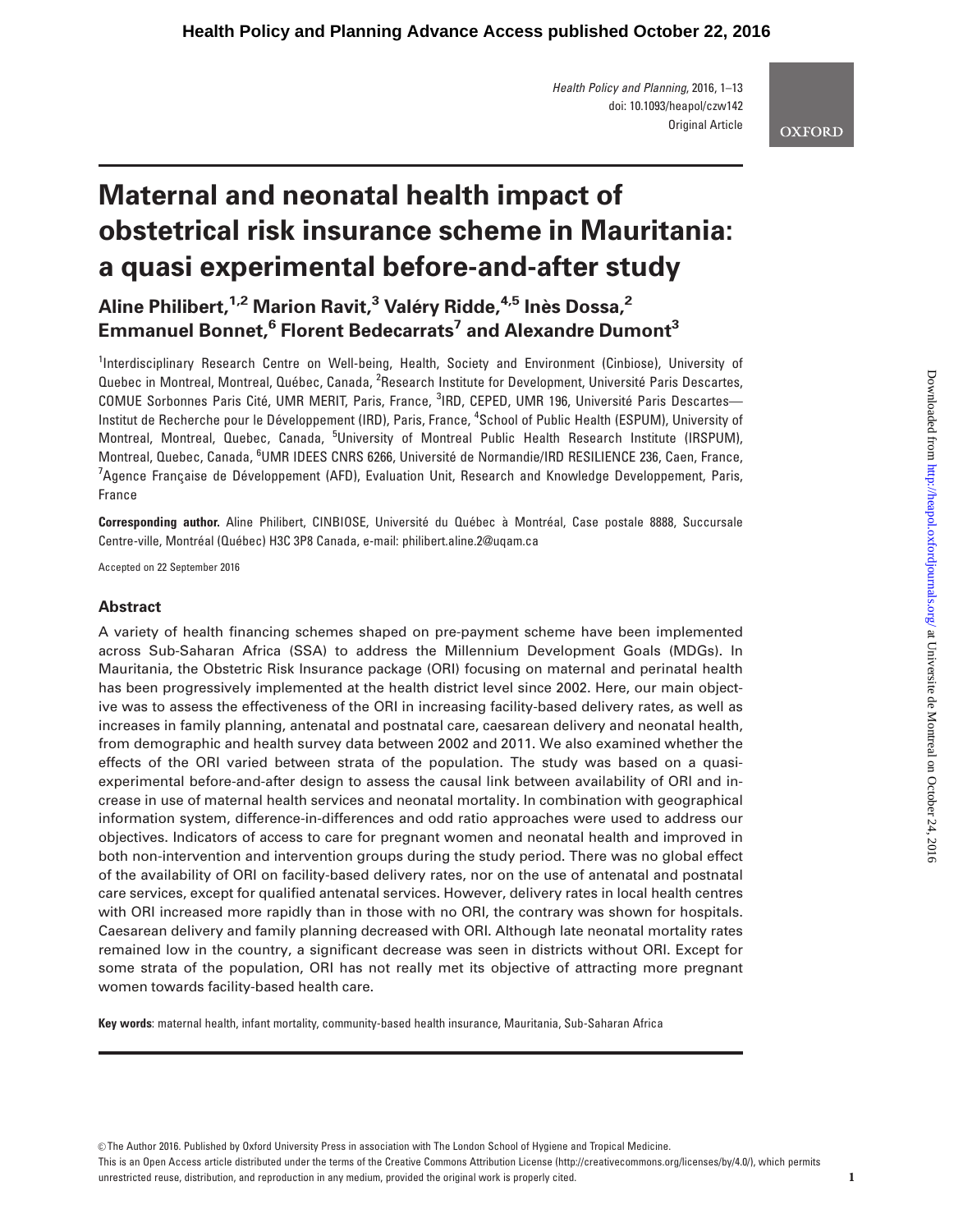#### Key Messages:

- Indicators of maternal and neonatal health and access to care substantially improved in all health districts independently of the availability of the ORI.
- Although there was no global effect of the availability of ORI on facility-based delivery rates, nor on the use of antenatal and postnatal care services, there was significant evidence of increasing access to birth deliveries in nearby health centres at the expense of hospitals in the districts providing ORI.
- Regardless of the availability of ORI, the education level of women strongly influences the use of maternal health services.
- Neonatal mortality rates remained low and no global decrease was recorded with the availability of ORI.

# Introduction

Arose out of the United Nations Declaration of 2000, the Millennium Development Goals (MDGs) have stimulated interest and encouraged funding for programs that aimed at reducing child mortality (MDG-4) and improving maternal health (MDG-5) ([Waage](#page-10-0) et al. 2010; [Bryce](#page-10-0) et al. 2013). Among the different programs introduced, some health financial strategies have been initiated in Sub-Saharan Africa (SSA) to increase access to quality and responsive maternal and perinatal health care, while providing financial protection ([De Allegri and Sauerborn 2007](#page-9-0); [Ridde](#page-10-0) et al. [2011;](#page-10-0) [Smith and Sulzbach 2008](#page-10-0)). Indeed, large amounts and unpredictability of costs related to maternity remains one of the major barriers for seeking health care ([Ensor and Ronoh 2005](#page-10-0); [Kurfi](#page-10-0) et al. [2013\)](#page-10-0) as they absorb a significant amount of the financial capital in the household, sometimes generating financial catastrophic expenditure ([Arsenault](#page-9-0) et al. 2013).

Among a variety of health financing systems, many pre-payment scheme designs have been introduced at local and/or national level across SSA [\(Carrin](#page-10-0) et al. 2005; [Ensor and Ronoh 2005;](#page-10-0) [Smith and](#page-10-0) [Sulzbach 2008\)](#page-10-0). Basically, a pre-payment scheme aims at increasing health care utilization but also at providing financial risk protection ([Smith and Sulzbach 2008\)](#page-10-0). The main difference with an insurance scheme lies in risk sharing, which is necessary in this case but not in the case of a pre-payment scheme. They are non-profit systems, based on voluntary affiliation, collective pooling of resource and risk-sharing, and flat membership premiums ([Carrin](#page-10-0) [et al.](#page-10-0) 2005; [Onwujekwe](#page-10-0) et al. 2009, [2010\)](#page-10-0). The pre-payment scheme has been progressively incorporated into the national health financing strategies of Benin, Ghana, Rwanda, Senegal and Tanzania with relative success ([Smith and Sulzbach 2008](#page-10-0); [Borghi](#page-10-0) et al. [2015](#page-10-0)).

Following the implementation of pre-payment schemes in SSA, there has been evidence of increased utilization of pregnancy-related care, increased facility-based deliveries and improved financial protection due to reduced out-of-pocket expenditure in Guinea, Mali, Mauritania, Nigeria, Rwanda and Senegal [\(Adinma, Nwakoby and](#page-9-0) [Adinma 2010](#page-9-0); [Chankova, Sulzbach and Diop 2008;](#page-10-0) [Ndiaye](#page-10-0) et al. [2008;](#page-10-0) [Schneider and Diop 2001](#page-10-0); [Smith and Sulzbach 2008](#page-10-0)). In contrast, there are a few studies that failed to identify an effect of prepayment schemes. For example, no significant difference in overall antenatal care services, facility-based deliveries and/or maternal mortality were reported among members and non-members of the Nouna health district in Burkina Faso ([Hounton](#page-10-0) et al. 2012). While both Ghana and Rwanda implemented national social health insurance (NHIS) respectively in 2003 and 2005 and are both characterized by very good progress towards universal health coverage, the effects on maternal seeking behaviour have been partially achieved ([Brugiavini and Pace 2010;](#page-10-0) [Mensah](#page-10-0) et al. 2010; [Singh](#page-10-0) et al. 2011; [Blanchet](#page-10-0) et al. 2012; [Frimpong](#page-10-0) et al. 2014; [Ahiadeke 2015](#page-9-0)). Although >90% of pregnant women were covered in the two countries, only 67% had facility-based deliveries in Rwanda and 57% in Ghana ([Speizer](#page-10-0) et al. 2014; [Twahirwa 2008;](#page-10-0) Lu [et al.](#page-10-0) 2012; [Abrokwah](#page-9-0) et al. 2014). Finally, some results on increased antenatal care seeking and reduced out-of-pocket expenditure were inconclusive given differing findings between studies [\(Brugiavini and Pace](#page-10-0) [2010;](#page-10-0) [Chankova](#page-10-0) et al. 2008; [Mensah](#page-10-0) et al. 2010; [Singh](#page-10-0) et al. 2011; [Smith and Sulzbach 2008](#page-10-0)).

In Mauritania, Obstetric Risk Insurance (ORI) progressively implemented at the health district level between 2002 and 2011 was based on pre-payment scheme principles and focused on increasing quality and access to both maternal and perinatal health care. Our paper aims to assess the effectiveness of the ORI in increasing the use of facility-based delivery care, as well as family planning, antenatal and postnatal care, caesarean delivery, and neonatal health. We also examine whether the effects of ORI vary according to household wealth and women's level of education to understand the equity implications of the ORI approach.

### Methods

#### Public health system in Mauritania

Located in Western Africa, Mauritania has a human development index ranking of 156 out of 186 countries in 2014 (source on UNDP website). In 2013, the health expenditure represented 3.8% of the GDP according to the World Bank, averaging in a health expenditure per capita of 48.96 US\$. The Maternal Mortality Ratio (MMR) in Mauritania was 602 per 100 000 live births in 2015 (based on World Bank data). In 2015, neonatal mortality was 36 and under-five mortality of 85 (World Bank data).

Mauritania's public health system is organized in a common hierarchical pyramid: the central level, represented by the Ministry of Health; the intermediate level, made up of Regional Health Directorates («Directions Régionales de l'Action Sanitaire»: DRAS) situated in the 13 Wilayas or regions; and the peripheral level, composed of 53 health districts re-grouping health centres and health posts [\(Renaudin](#page-10-0) et al. 2007, [2008\)](#page-10-0). In 2O13, there were 53 health districts distributed in 13 regions.

The public health care facilities are divided into three levels. At the first level, health posts provide primary health care and are generally run by nurses. These include antenatal visits, normal vaginal delivery, basic neonatal care, first-line treatment of obstetric complications (parenteral administration of oxytocin, anticonvulsants and antibiotics), monitoring of children under 5 years and family planning. At the second level of care, health centres provide essential services cited above and some laboratory tests. Some health centres have a general surgical unit and radiology. At the third level,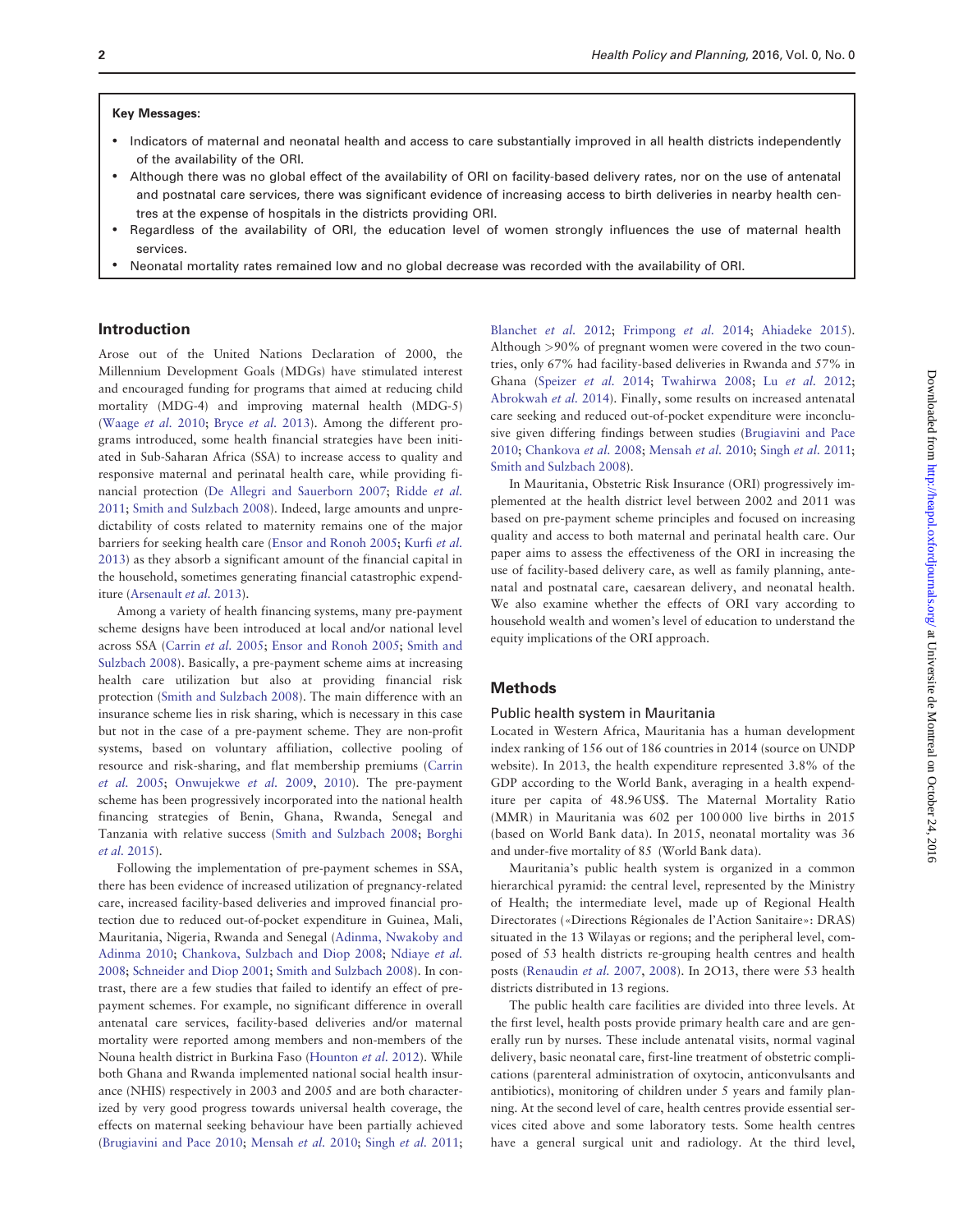| Table 1. Distribution of outcomes in the four community-based surveys |  |
|-----------------------------------------------------------------------|--|
|-----------------------------------------------------------------------|--|

|                                                                                       | <b>DHS 2001</b> | <b>NSIMM 2003</b> | <b>MICS 2007</b> | <b>MICS 2011</b> |
|---------------------------------------------------------------------------------------|-----------------|-------------------|------------------|------------------|
| Mean size of households                                                               | 7.78            |                   | 7.17             | 7.38             |
| No of respondent women                                                                | 7728            | 5211              | 12549            | 12754            |
| Mean age of women                                                                     | 27.88           | 28.02             | 28.44            | 28.59            |
| No of women who delivered a live-born child<br>in the last two years before interview | 1979            | 1267              | 3539             | 3629             |
| Modern methods of contraception                                                       | 261(3%)         |                   | 588 (5%)         | 756 (6%)         |
| Antennal care: at least one visit                                                     | 1378 (33%)      | 1262 (99%)        | 2545 (72%)       | 3070 (84%)       |
| Antenatal care by qualified staff                                                     | 657(33)         | 917(72%)          | 2545 (72%)       | 3011 (83%)       |
| Antenatal care: at least four visits                                                  | 347 (18%)       |                   |                  | 1895 (52%)       |
| Facility-based delivery                                                               | $1061(54\%)$    |                   | 1942 (55%)       | $2253(62\%)$     |
| Caesarean delivery                                                                    | 68 (3%)         |                   |                  | $306(8\%)$       |
| Postnatal care: at least one visit                                                    | 291(15%)        |                   | 468 $(13\%)$     | 1226 (34%)       |
| Early neonatal mortality (up to 7 days)                                               | 48 $(2%)$       | 37(3%)            |                  | 59 $(2\%)$       |
| Late neonatal mortality (up to 28 days)                                               | 56 (3%)         | 45 $(4\%)$        |                  | 71(2%)           |

Abbreviations: DHS: Demographic and Health Survey; NSIMM: National Survey on Infant Mortality and Malaria; MICS: Multiple Indicator Cluster Surveys . NSIMM in 2003 did not provide data to estimate the use of modern contraceptives, the number of antenatal visits, the place and mode of delivery and the use of postnatal care. MICS 2007 did not provide data to estimate the number of antenatal visits and neonatal outcomes.

regional or national hospitals provide comprehensive emergency obstetric care (EmOC), including transfusions and caesarean sections.

#### Health districts and participants

The present study examined health service utilization and neonatal mortality, using nationally representative data from four recurring community surveys (ICSs) carried out in Mauritania: the Demographic and Health Survey (DHS) in 2001 (MEASURE DHS); the National Survey on Infant Mortality and Malaria (NSIMM) in 2003; and the Multiple Indicator Cluster Surveys (MICS) in 2007 and 2011. In all those four surveys a two-stage cluster random sampling was carried out. The selection was conducted among census districts at the first stage and among households at the second stage. According to sampling methods used in the surveys, households were representative of the whole population in Mauritania. We utilized data on all interviewed women aged 15–49 of each selected household to describe levels of contraception use. To study neonatal outcomes and levels of healthcare services use during pregnancy, delivery and the postpartum, only women who delivered a live-born child in the last two years before the date of the interview were retained for analysis. The time period considered for the present study extended from July 2000 to November 2011.

Complementary information for mapping (geographical information system or GIS) was provided by the Spanish cooperation «La Agencia Española de Cooperación Internacional para el Desarrollo» or AECID, and completed by available data from the Open Street Map platform (OCHA HDX website). The QGis software was used for mapping spatial distribution by health district.

#### Study design

The present study was based on a quasi-experimental adjusted before-and-after study design [\(Grimshaw](#page-10-0) et al. 2000). The unit of intervention was the health district and the unit of analysis was the women or neonates. We compared the levels of health service utilization and neonatal outcomes between women who lived in a district participating to the ORI and those who lived in a district with no ORI. The date of the first implementation of the ORI in the district of residence was used for 'before' and 'after' analyses during the study period (2000–2011). This implementation date varied from 2002 to 2011 among districts that participated to the ORI.

Among the 15 participating districts and the 48 eligible health care facilities, 44 (92%) received ORI between 2008 and 2011. For the purpose of comparative analysis, 1 January, 2008 was used as an arbitrary date for 'before' and 'after' analysis in districts with no ORI (non-intervention group) because that date corresponds to the medium of the time period and that the majority of participating health care facilities started the ORI package after 2008 in the intervention group. It should be mentioned that the available databases did not indicate whether the respondents subscribed to the ORI scheme. Accessible information for ORI implementation was limited to the district level. For analysis purposes, we assumed that a woman who lived in a district where the ORI was available had better access and higher probability to join the ORI scheme.

Data used from the ICSs were collected in districts with or without ORI contemporaneously using consistent methods before and after the implementation was introduced. The National Office of Statistics (NOS) monitored all information collected in those four databases. Common used data merging procedures were carried out to adjust for differences and inconsistencies among data definition, format and methods in order to make the data mutually compatible. Harmonization of data from the four household surveys allowed us to consolidate information on maternal and neonatal health for 10414 births between 2000 and 2011. Data collected in the 48 health care facilities were integrated into one database after merging the four community surveys cited above. The merging of data was done through simple recoding of data categories, aggregation of data or unit transformation. The information included use of health services during pregnancy, labour and postpartum, as well as main characteristics of households, women and neonates (Table 1).

Data merging was done by using SPSS statistical software (version 20.0; SPSS, Inc, Chicago, IL)

#### Intervention

The ORI, which was implemented at the health district level, targeted pregnant women attending antenatal care in ORIparticipating health care facility. The scheme is based on a flat fee pre-payment. Any woman attending antenatal care is given the choice to enrol on a voluntary basis. If she agrees, she pays a fixed premium and automatically becomes member for all maternityrelated care in any participating health care facility of the district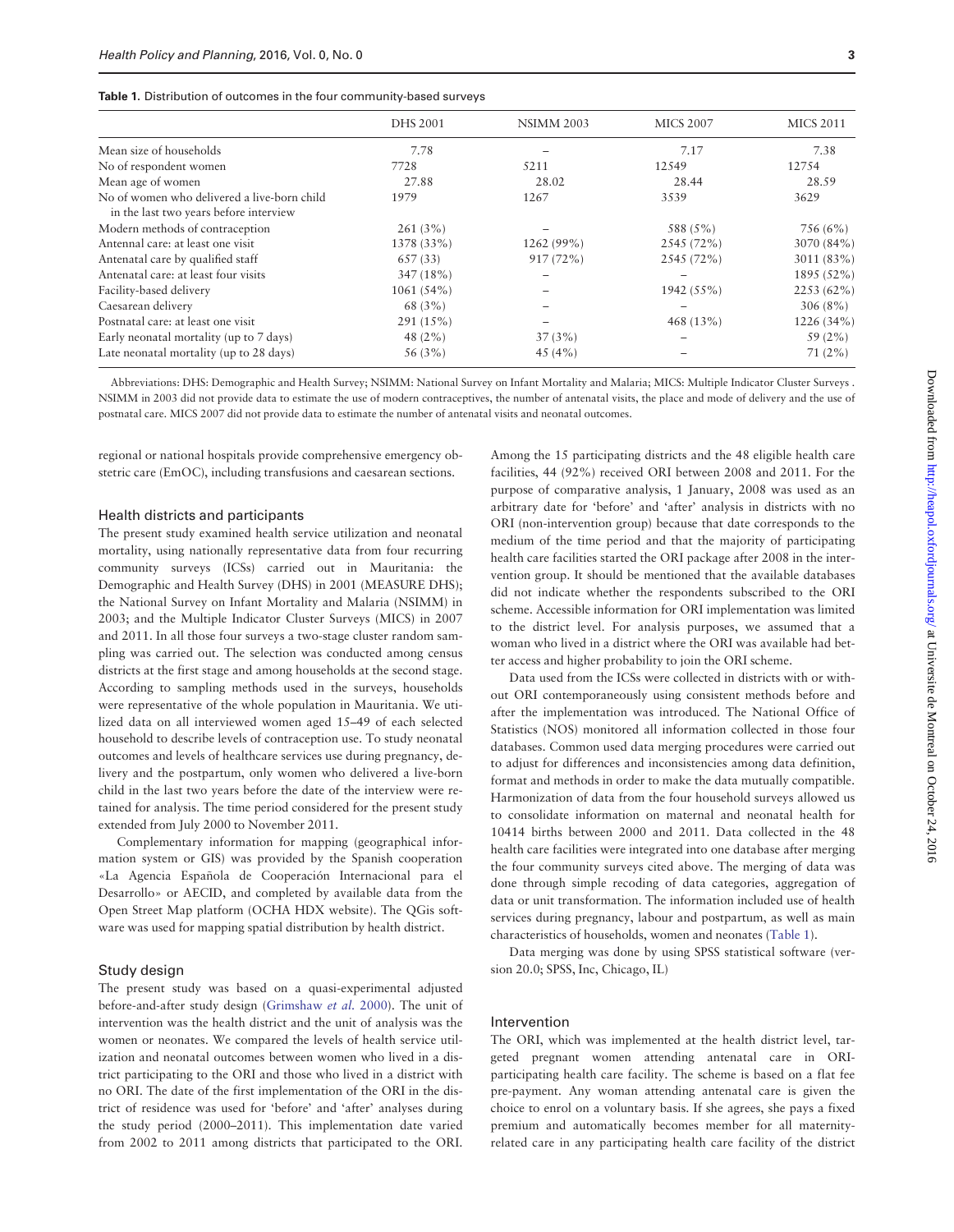where she was enrolled. The premium can be paid in one or two instalments and varies from 5500 ouguiyas (14 euros) in districts outside of the capital Nouakchott to 6500 ouguiyas (16 euros/18 USD) in Nouakchott. This remained lower than in other public maternities where a delivery cost varies between 11 and 30 euros/12 and 34 USD for a caesarean-section up to 200 euros/224 USD. (Renaudin, Prual et al. 2007; [Vinard 2011](#page-10-0)).

Maternity-related care for the ORI membership included at least: four antenatal visits; all prophylactic treatments; one blood test (haemoglobin level, blood group and rhesus); one urine test (proteinuria, glycosuria) at each antenatal visit; one ultrasound scan during the first trimester; treatment for any pathologies related to pregnancy and delivery, skilled delivery and emergency obstetrical care (EmoC) if needed, including caesarean section; ambulance transportation to a higher level of health care; hospital care if transferred; and one postnatal visit ([Renaudin](#page-10-0) et al. 2007, [2008\)](#page-10-0).

The ORI was firstly implemented in 2002 in two health districts of Nouakchott (Sebkha and El Mina) and since then, has extended still further in other districts outside of the capital. At the end of 2014, the ORI was available in 144 out of 627 public health care facilities (93/528 posts, 40/81 health centres and 11/18 hospitals). The selection of participating health care facilities was based on a series of conditions, such as estimation of the needs in the area and rate attendance at the facility in the targeted districts ([Renaudin](#page-10-0) et al. [2007,](#page-10-0) [2008](#page-10-0)). The implementation of the ORI was supposed to be accompanied by an important step in improving the quality of care and in raising the awareness of the population of the district before the 'opening', a technical support regarding supervision of medical staff and by the existence of a health insurance manager. In parallel, drugs, supplies and essential equipment for appropriate obstetric care are provided to participating health care facilities before starting implementation ([Renaudin](#page-10-0) et al. 2007). The benefits generated by the enrolment fees help to operate the health care facilities. Those include essential drugs and supplies and incentives paid to health workers [\(Renaudin](#page-10-0) et al. 2007, [2008](#page-10-0)); the fixed salary of health workers being ensured by the government and new equipment by the government or donors. In general the ORI starts in concomitance in the health facility with the highest level of care facility (e.g. the referral hospital), and some with lower level of care (e.g. heath post or center) in the participating districts.

#### **Outcomes**

The primary outcome was the facility-based delivery rate. All deliveries occurring in a health care facility were considered as facilitybased. Public health care facilities include hospitals, district health center and health post.

Secondary outcomes included population-based rates of current use of modern contraceptives, antenatal and postnatal care attendance, caesarean delivery and neonatal mortality. We considered three indicators for antenatal care attendance: (i) at least one visit, (ii) at least one visit with trained medical staff and (iii) four visits or more during pregnancy. Two time periods were considered for neonatal mortality: early (0–6 days of age) and late neonatal mortality (7–27 days of age).

#### Statistical analyses

The sample size was calculated in such a way to maximize statistical power, while demonstrating a significant difference in facility-based delivery rate of 30% between the non-intervention and intervention group (expecting rate of 80% - average rate of 50% before the ORI

was introduced). Based on an average of 145 women per district who delivered in the past two years before the date of the interview, an observed intra-cluster correlation coefficient (q) of 0.30, and an alpha error of 0.05, the minimum number of women required per group to reach 80% statistical power was 1245 (Software AClusterdesign® 2005, version 2.0, World Health Organization).

We assessed the effect of the availability of the ORI in the district on facility-based delivery rate using multivariate generalized estimating-equations extension of logistic regression models to account for the clustering of women within districts. Changes in the odds of facility-based delivery in the two groups between 'before' period and 'after' period were compared with the use of an adjusted odds ratio (with 95% confidence interval) for the interaction between group (district with ORI vs district with no ORI) and time period (before vs after). The difference in rate changes between the two groups and the adjusted odds ratios for interaction measured the intervention effect with the difference-in-difference approach, which was adapted to multivariate hierarchical analyses of clustered binary outcomes [\(Card and Krueger 1994](#page-10-0)). Two-tailed P values of less than 0.05 were considered to indicate statistical significance.

All primary analyses include adjustments for pre-specified factors that could modify the effect of the intervention. These included adjustments for district localization (Nouakchott vs other region), level of the ORI adhesion (ratio of the adhesion to the expected birth deliveries) in the targeted district  $(<50, 50-79$  and 80% and more), rural versus urban context, highest level of health facility in the district of woman's residence (post, centre or hospital), highest level of health facility in the municipality of woman's residence (post, centre or hospital), household size, household wealth category (quintiles), woman education level (none, Koranic education, primary, secondary level and more), marital status (married vs non married), maternal age categories  $\left( < 18, 18-35 \right)$  et 35+years), parity and multiple pregnancy (Y/N). Household economic status or wealth index was estimated on the value of the selected household's asset ownership, such as commodities purchased in the markets (household assets, e.g. means of transportation, possession of a television, phone), household size and housing characteristics. The wealth index of households was considered as a composite measure of living standards. We collected data on household ownership of selected assets and used principal components analyses to generate household asset-based proxy wealth indices, as commonly described in other studies [\(Vyas](#page-10-0) [and Kumaranayake 2006;](#page-10-0) [Howe](#page-10-0) et al. 2008; [Gunnsteinsson](#page-10-0) et al. [2010\)](#page-10-0). The wealth index was divided into quintiles for better discrimination (from the lowest Q1 to the highest quintile Q5).

To assess whether the intervention effect varied between subgroups of the population as household wealth and/or woman education level, we tested the corresponding three-way interactions: subgroup x intervention x time. Subgroup specific intervention effects were reported for outcomes with significant three-way interactions (tests were two-tailed, with  $P < 0.05$  considered to indicate statistical significance).

Pre-specified secondary outcomes were analysed by means of methods similar to those used for the primary outcome. Analyses of contraceptive use were based on all women age 15–49; analyses of health service use during pregnancy, labour and post-partum were restricted to women who delivered a live-born child in the last two years before the date of the interview; analyses on neonatal mortality were restricted to live-born child.

All analyses were performed with the use of Stata 12 software (StataCorp. 2009. Stata Statistical Software: Release 11.0. College Station, TX: Stata Corporation).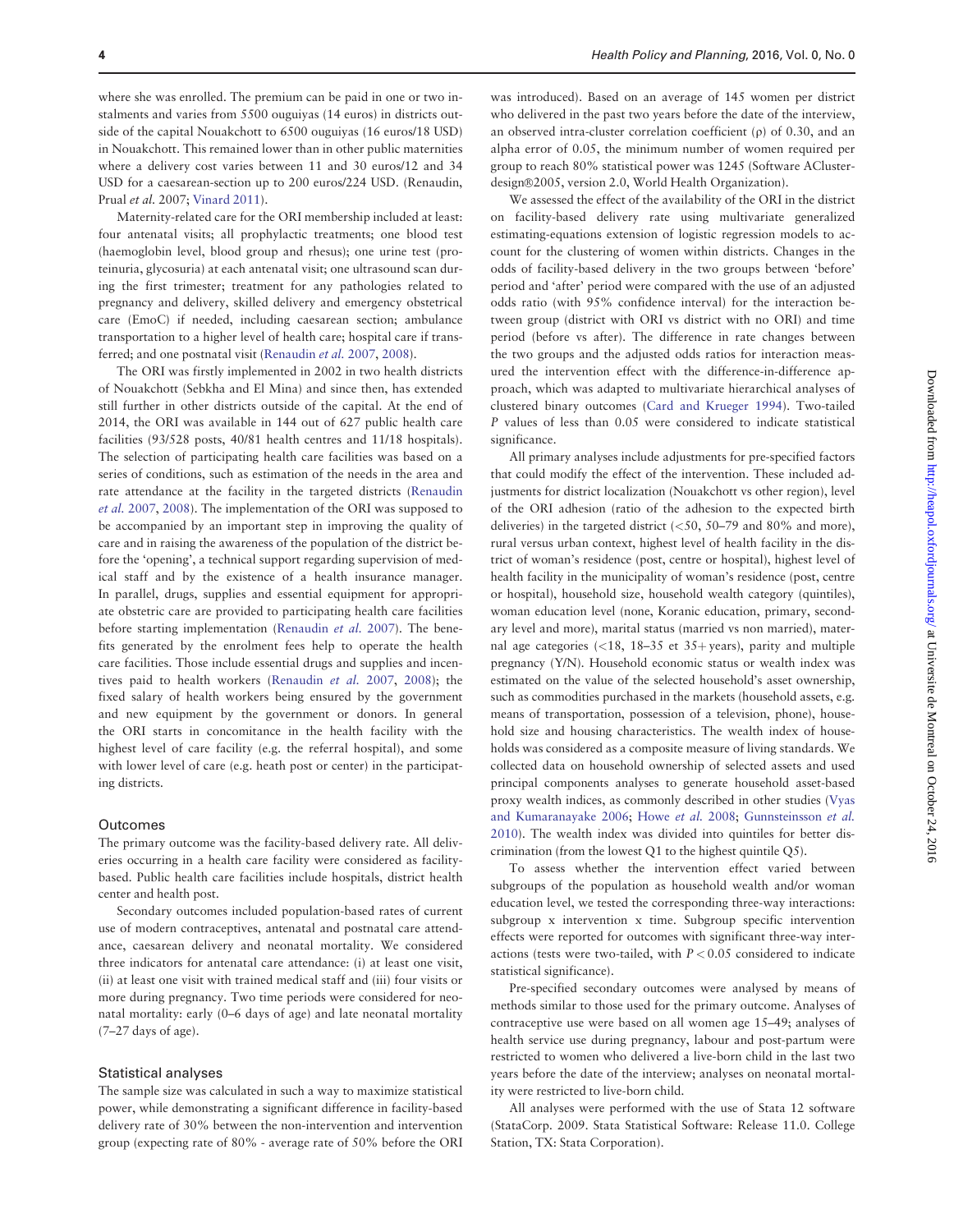

Figure 1. Distribution of the health districts that participated to the Obstetrical Risk Insurance (ORI) scheme before and after 2008.

#### **Results**

Figure 1 illustrates the heterogeneous distribution of health districts participating to the ORI scheme before and after January 2008. The implementation of the ORI was restricted to Nouakchott and the southern part of the country. It started in Nouakchott (2002) and then was expanded to other districts in the southern regions from 2005. [Table 2](#page-5-0) shows the level of enrolments per district (mean proportion of pregnant women who paid a fixed premium between 2008 and 2010) and [Figure 2](#page-5-0) illustrates the distribution of the proportion of enrolment for the Districts that participated to the ORI. Among the 15 districts where the ORI was implemented, the mean adhesion rate in the district reached  $81.5\%$  but this rate was <80% \*ranging from 35 to 70%) in seven districts.

[Table 3](#page-6-0) shows the characteristics of pregnant women by nonintervention and intervention groups before and after the implementation of the ORI. We observed that before and after introduction of the ORI, women of the intervention group (district with ORI) were likely to live in Nouakchott, in the western part of the country, or in an urban setting. It also arose from [Table 3](#page-6-0) that those women had better access to high level health facilities (hospital), and were slightly better educated and less poor.

As shown in [Table 4,](#page-7-0) there was no global effect of the availability of the ORI on facility-based delivery rates. While rates increased in both non-intervention and intervention groups, no significant difference was observed between them after adjusting on covariates. However, the number of deliveries in health care centres increased more rapidly in districts with ORI than in those with no ORI (adjusted OR = 2.34; 95% CI = 1.64–2.32;  $P < 0.05$ ). In contrast, deliveries in referral hospitals increased more rapidly in districts with no ORI than in those with ORI (adjusted OR =  $0.33$ ; 95% CI =  $0.23$ – 0.46;  $P < 0.05$ ) where deliveries decreased. When comparing

between household wealth quintiles, the effects were not significant. However, facility-based delivery rates significantly increased more rapidly for educated women living in districts with no ORI as compared with those living in districts with ORI (OR =  $0.54$ ; 95%  $CI = 0.33-0.89; P = 0.038$ .

Furthermore, the availability of the ORI had no positive significant effect on antenatal and postnatal care attendance after adjusting on covariates ([Table 5\)](#page-8-0). Only qualified antenatal care increased with ORI (OR = 1.53; 95% CI = 1.12–2.06;  $P = 0.008$ ). In contrast, rates of caesarean delivery and modern contraceptives significantly increased more rapidly in districts with no ORI (for caesarean delivery: OR = 0.42; 95% CI = 0.22–0.78;  $P = 0.006$  and for modern contraceptive use: OR = 0.42; 95% CI = 0.27–0.68;  $P < 0.001$ ). The effects on secondary outcomes related to maternal health service use were significantly different between educated and non-educated women or related to the household wealth. There was a significant increase in qualified ANC for wealthiest women and a diminution of early neonatal death in the poorest and non-educated women having no access to ORI (see Appendix 1). The increase of caesarean section was lower after ORI implementation in wealthy women.

As shown in [Table 5,](#page-8-0) availability of the ORI scheme in the district of residence did not decrease early or late neonatal mortality rates. On the contrary, late neonatal mortality rates globally decreased more rapidly in districts with no ORI as compared with districts with ORI (OR = 2.13; 95% CI = 1.00–4.54;  $P = 0.049$ ).

# **Discussion**

Our findings arising from the merging of household health surveys in Mauritania prevent us to demonstrate a causal link between the availability of the ORI and the increase in maternal healthcare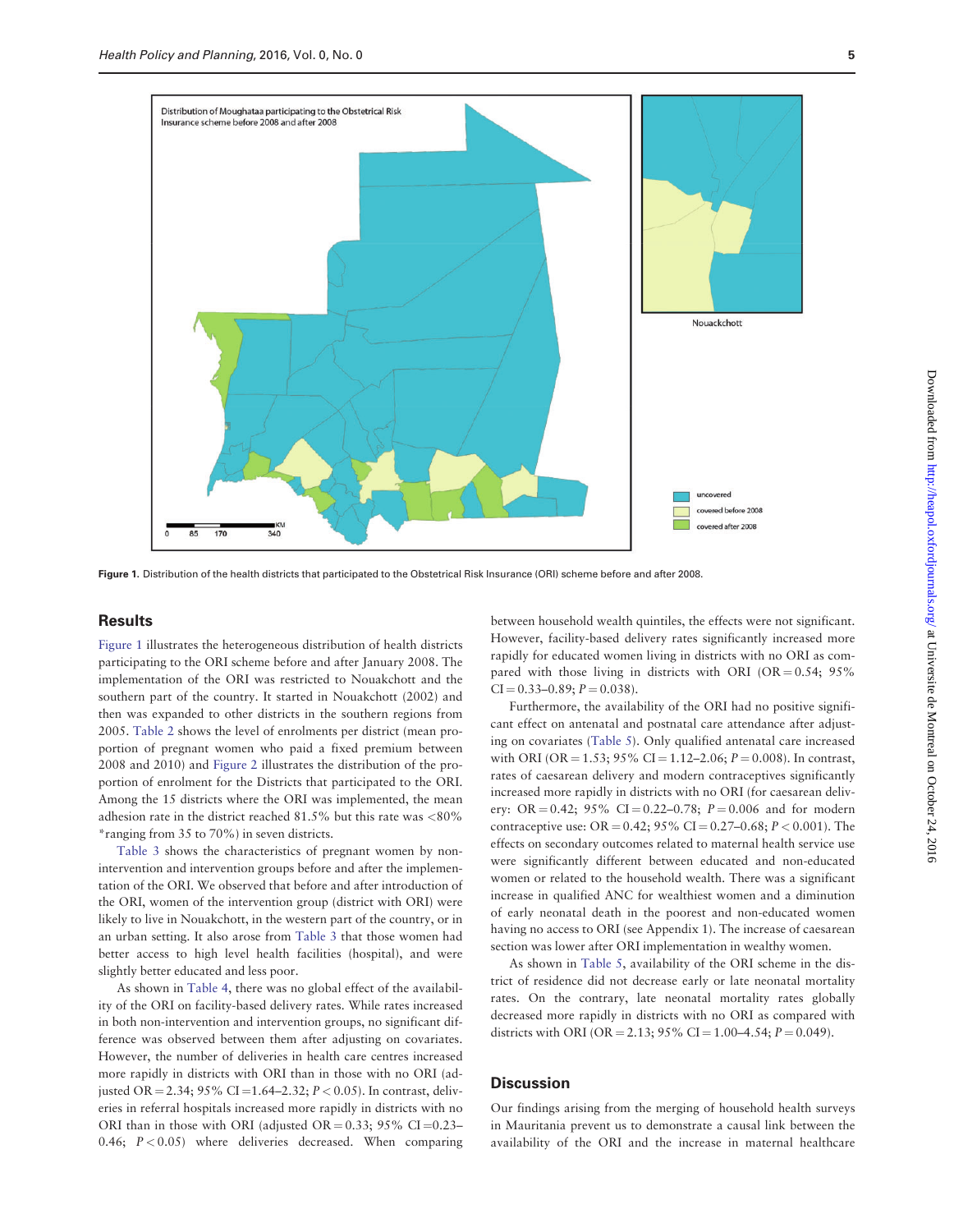| Region             | District   | Date of the first<br>implementation <sup>a</sup> | Mean of annual percents<br>of enrolments $\frac{b}{\sqrt{6}}$ | Level of Enrolment $c(\%)$ |
|--------------------|------------|--------------------------------------------------|---------------------------------------------------------------|----------------------------|
| Assaba             | Kiffa      | 2005                                             | 101.23                                                        | $>= 80$                    |
| Assaba             | Guerrou    | 2008                                             | 164.47                                                        | $>= 80$                    |
| Brakna             | Aleg       | 2007                                             | 60.74                                                         | 50-80                      |
| Brakna             | Boghe      | 2009                                             | 35.04                                                         | $\leq$ = 50                |
| Dakhlet nouadhibou | Nouadhibou | 2008                                             | 43.44                                                         | $\leq$ = 50                |
| Gorgol             | Kaedi      | 2008                                             | 84.41                                                         | $>= 80$                    |
| Hodh el chargui    | Nema       | 2005                                             | 76.58                                                         | 50-80                      |
| Hodh el chargui    | Timbedra   | 2009                                             | 36.04                                                         | $\leq$ = 50                |
| Hodh el gharbi     | Aïoun      | 2005                                             | 87.92                                                         | $>= 80$                    |
| Hodh el gharbi     | Kobonni    | 2010                                             | 40.35                                                         | $\leq$ = 50                |
| Hodh el gharbi     | Tintane    | 2010                                             | 56.94                                                         | 50-80                      |
| Nouakchott         | El mina    | 2002                                             | 94.30                                                         | $>= 80$                    |
| Nouakchott         | Sebkha     | 2002                                             | 230.57                                                        | $>= 80$                    |
| Nouakchott         | Arafat     | 2004                                             | 62.45                                                         | 50-80                      |
| Nouakchott         | Ryad       | 2010                                             | 99.31                                                         | $>= 80$                    |
| Total              |            |                                                  | 81.52                                                         | $>= 80$                    |

<span id="page-5-0"></span>

| Table 2. Distribution of the level of women enrolment per health district |  |  |
|---------------------------------------------------------------------------|--|--|
|---------------------------------------------------------------------------|--|--|

a Date of the first implementation in the district is the year when the first health care facility (hospital or health center) proposed to pregnant women to enrol the obstetric risk insurance (ORI) during her first antenatal visit.

b The mean of annual percents of enrolments per district was estimated for the period between 2008 and 2010 for possible comparison. Annual percent of enrolments is the total number of women who paid the fixed premium during pregnancy divided by the expected number of pregnancies in the district. It is possible to have >100% for a district, which receives women from other district.

Three categories of % were generated:  $<$  50%, 50-80% and >80%.



Figure 2. Distribution of the level of women enrolmnent per heath district.

Note: The level of women enrolment per health district is estimated as the mean of annual percents of enrolments for the period between 2008 and 2010 for possible comparison. Annual percent of enrolments is the total number of women who paid the fixed premium during pregnancy divided by the expected number of pregnancies in the Moughataa.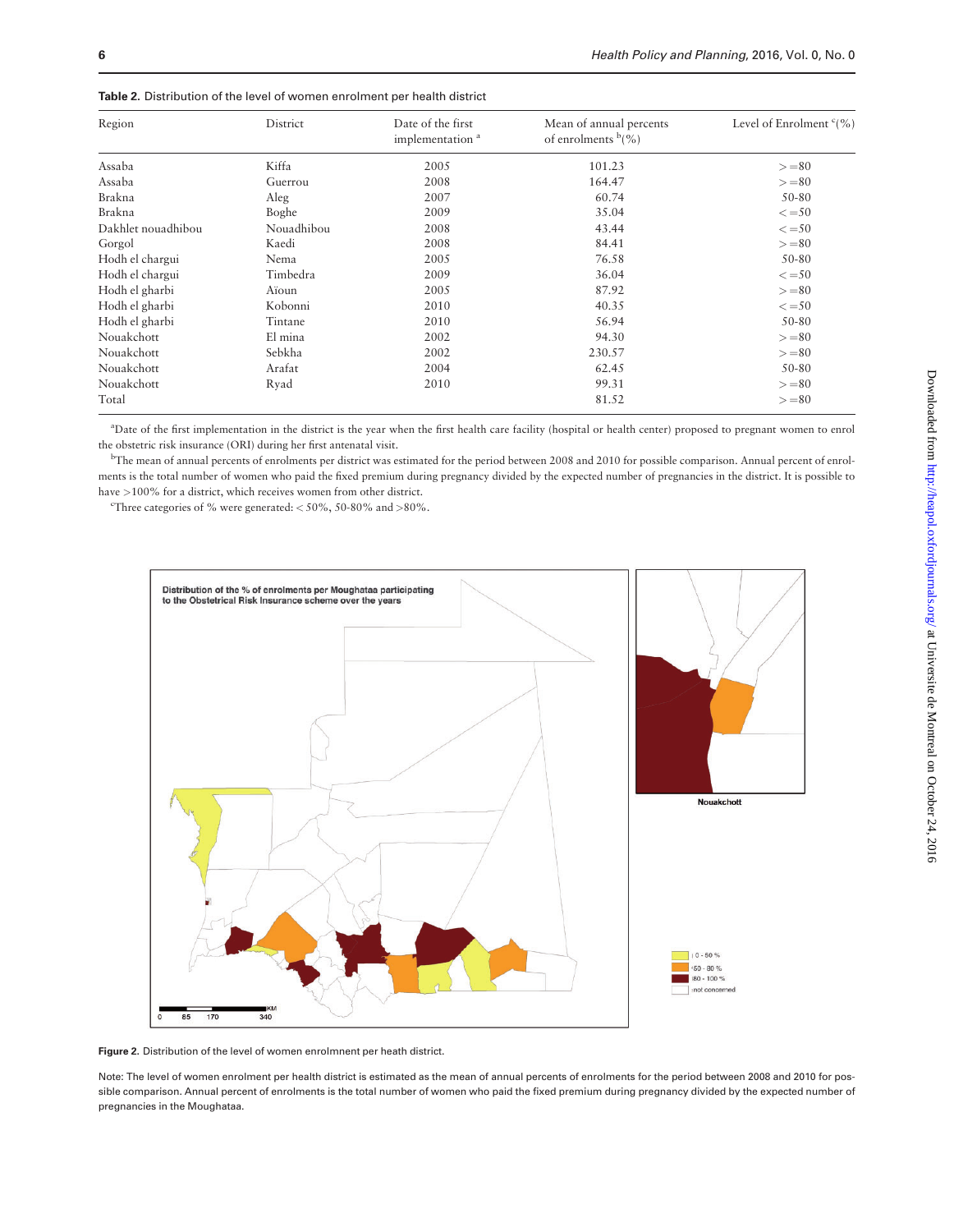<span id="page-6-0"></span>Table 3. Characteristics of pregnant women by non-intervention and intervention groups before and after the implementation of the obstetric risk insurance

|                                                                        |                          |                             | Non intervention group (no ORI) |                            |                          |                             | Intervention group (ORI) |                              |
|------------------------------------------------------------------------|--------------------------|-----------------------------|---------------------------------|----------------------------|--------------------------|-----------------------------|--------------------------|------------------------------|
|                                                                        |                          | Before<br>$N = 3774$<br>N(% |                                 | After<br>$N = 2271$<br>N(% |                          | Before<br>$N = 2551$<br>N(% |                          | After<br>$N = 1818$<br>N(% ) |
| Health district of residence                                           |                          |                             |                                 |                            |                          |                             |                          |                              |
| Nouakchott                                                             | 364                      | (9.6)                       | 176                             | (7.7)                      | 564                      | (22.1)                      | 603                      | (33.2)                       |
| Zone 1 (West)                                                          | 635                      | (16.8)                      | 307                             | (13.5)                     | 1088                     | (42.6)                      | 829                      | (45.6)                       |
| Zone 2 (South)                                                         | 1987                     | (52.6)                      | 1206                            | (53.1)                     | 1274                     | (49.9)                      | 644                      | (35.4)                       |
| Zone 3 (North)                                                         | 1150                     | (30.5)                      | 758                             | (33.4)                     | 189                      | (7.4)                       | 345                      | (19.0)                       |
| Missing data                                                           | $\mathfrak{2}$           | (0.1)                       |                                 |                            |                          |                             |                          |                              |
| Highest level of Health facilities in the health district of residence |                          |                             |                                 |                            |                          |                             |                          |                              |
| Post                                                                   | 42                       | (1.1)                       | 28                              | (1.2)                      | $\boldsymbol{0}$         | (0.0)                       | $\mathbf{0}$             | (0.0)                        |
| Centre                                                                 | 2201                     | (58.3)                      | 1282                            | (56.5)                     | 1565                     | (61.3)                      | 976                      | (53.7)                       |
| Hospital                                                               | 1529                     | (40.5)                      | 961                             | (42.3)                     | 986                      | (38.7)                      | 842                      | (46.3)                       |
| Missing data                                                           | $\overline{2}$           | (0.1)                       | $\mathbf{0}$                    | $\cdot$                    |                          |                             |                          |                              |
| Highest level of Health facilities in the municipality of residence    |                          |                             |                                 |                            |                          |                             |                          |                              |
| Post                                                                   | 1974                     | (52.3)                      | 1282                            | (56.5)                     | 964                      | (37.8)                      | 694                      | (38.2)                       |
| Centre                                                                 | 725                      | (19.2)                      | 450                             | (19.8)                     | 745                      | (29.2)                      | 540                      | (29.7)                       |
| Hospital                                                               | 985                      | (26.1)                      | 518                             | (22.8)                     | 839                      | (32.9)                      | 545                      | (30.0)                       |
| Missing data                                                           | 90                       | (2.4)                       | 21                              | $(0.9\%)$                  | 3                        | (0.1)                       | 39                       | (2.1)                        |
| Rural versus urban settings                                            |                          |                             |                                 |                            |                          |                             |                          |                              |
| Rural                                                                  | 2389                     | (63.3)                      | 1620                            | (71.3)                     | 1093                     | (42.8)                      | 742                      | (40.8)                       |
| Urban                                                                  | 1384                     | (36.7)                      | 650                             | (28.6)                     | 1458                     | (57.2)                      | 1076                     | (59.2)                       |
| Missing data                                                           | $\mathbf{1}$             | (0.0)                       | $\mathbf{1}$                    | (0.0)                      |                          |                             |                          |                              |
| Wealth quintiles of households                                         |                          |                             |                                 |                            |                          |                             |                          |                              |
| Q1                                                                     | 1884                     | (49.9)                      | 960                             | (42.3)                     | 1048                     | (41.1)                      | 586                      | (32.2)                       |
| Q2                                                                     | 809                      | (21.4)                      | 554                             | (24.4)                     | 509                      | (20.0)                      | 311                      | (17.1)                       |
| Q <sub>3</sub>                                                         | 322                      | (8.5)                       | 160                             | (7.0)                      | 284                      | (11.1)                      | 171                      | (9.4)                        |
| Q4                                                                     | 90                       | (2.4)                       | 100                             | (4.4)                      | 135                      | (5.3)                       | 163                      | (9.0)                        |
| Q5                                                                     | 625                      | (16.6)                      | 486                             | (21.4)                     | 544                      | (21.3)                      | 585                      | (32.2)                       |
| Missing data                                                           | 44                       | (1.2)                       | 11                              | (0.5)                      | 31                       | (1.2)                       | $\overline{2}$           | (0.1)                        |
| Maternal age                                                           |                          |                             |                                 |                            |                          |                             |                          |                              |
| Mean age (S.D.)                                                        | 29                       | $(\pm 9)$                   | 29                              | $(\pm 10)$                 | 29                       | $(\pm 9)$                   | 28                       | $(\pm 9)$                    |
| Age categories                                                         |                          |                             |                                 |                            |                          |                             |                          |                              |
| $<$ 18?yr                                                              | 123                      | (3.3)                       | 92                              | (4.1)                      | 93                       | (3.6)                       | 80                       | (4.4)                        |
| 18?34 year                                                             | 2800                     | (74.2)                      | 1623                            | (71.5)                     | 1856                     | (72.8)                      | 1362                     | (74.9)                       |
| 35 year and more                                                       | 851                      | (22.5)                      | 556                             | (24.5)                     | 602                      | (23.6)                      | 376                      | (20.7)                       |
| Missing data                                                           | $\overline{\phantom{a}}$ |                             | $\overline{\phantom{0}}$        |                            | $\equiv$                 |                             | $\overline{\phantom{0}}$ |                              |
| Mean parity (S.D.)                                                     | $\overline{4}$           | $(\pm 3)$                   | $\overline{4}$                  | $(\pm 3)$                  | $\overline{4}$           | $(\pm 3)$                   | $\overline{4}$           | $(\pm 3)$                    |
| Highest education level                                                |                          |                             |                                 |                            |                          |                             |                          |                              |
| None                                                                   | 1194                     | (31.6)                      | 553                             | (24.4)                     | 726                      | (28.5)                      | 427                      | (23.5)                       |
| Koranic                                                                | 975                      | (25.8)                      | 542                             | (23.9)                     | 680                      | (26.7)                      | 363                      | (20.0)                       |
| Primary                                                                | 1120                     | (29.7)                      | 802                             | (35.3)                     | 797                      | (31.2)                      | 689                      | (37.9)                       |
| Secondary +                                                            | 475                      | (12.6)                      | 374                             | (16.5)                     | 345                      | (13.5)                      | 337                      | (18.5)                       |
| Missing data                                                           | 10                       | (0.3)                       |                                 |                            | 3                        | (0.1)                       | $\overline{2}$           | (0.1)                        |
| Marital status                                                         |                          |                             |                                 |                            |                          |                             |                          |                              |
| Married                                                                | 3438                     | (91.1)                      | 2094                            | (92.2)                     | 2295                     | (90.0)                      | 1648                     | (90.6)                       |
| Not married                                                            | 336                      | (8.9)                       | $177\,$                         | (7.8)                      | 256                      |                             | 170                      | (9.4)                        |
| Missing data                                                           | -                        |                             | -                               |                            | $\overline{\phantom{a}}$ |                             | $\qquad \qquad -$        |                              |
| Multiple pregnancy                                                     | 26                       | (0.7)                       | $37\,$                          | (1.6)                      | 30                       | (1.2)                       | $30\,$                   | (1.7)                        |
| Missing data                                                           | 2089                     | (55.4)                      | $\bar{ }$                       |                            | 923                      | (36.2)                      | 527                      | (29.0)                       |
|                                                                        |                          |                             |                                 |                            |                          |                             |                          |                              |

Foot notes: \* Women who delivered a live-born child in the last two years before interview ( $n = 10.261$ ).

Abbreviations: ORI: obstetrical Risk insurance.

services utilization or the decrease in neonatal mortality observed in the study time period. This was found in Renaudin et al in 2007 and 2008 and in [Vinard 2011](#page-10-0) studies, but these authors failed to control for concurrent augmentation on health service utilization, reflecting secular trends in the country. Although most indicators of health care use were not significantly modified by the ORI intervention, we may attribute the increase in birth deliveries of proximity in local health centre versus its decrease in regional hospitals to the availability of the ORI. This could be explained by the fact that women may prefer to deliver where they received their ANC and other examinations offered by the ORI (laboratory and echography) because they are more familiar with the health facility and the health workers. Surprisingly, caesarean delivery rates and use of modern contraceptives increased more rapidly in districts where the ORI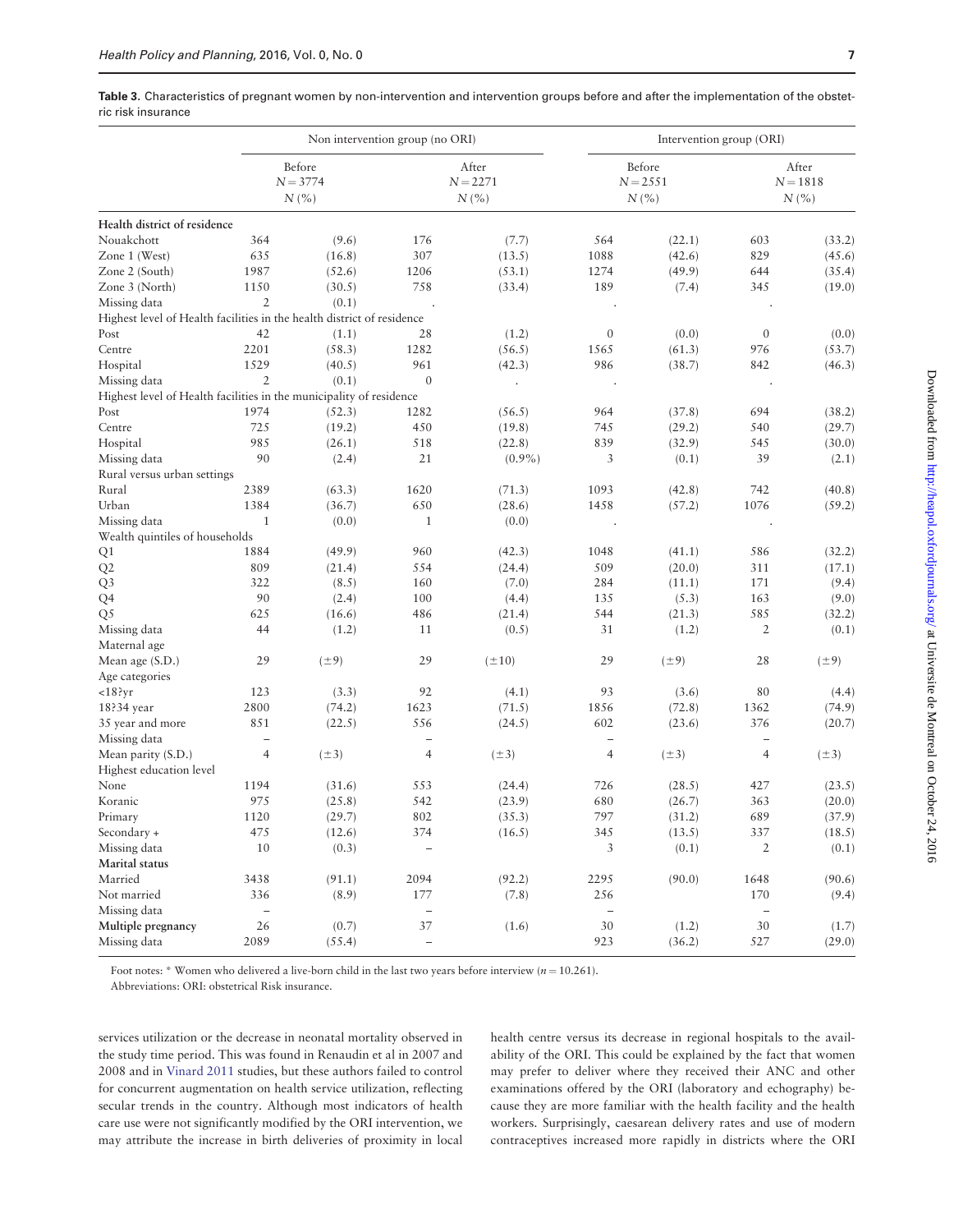<span id="page-7-0"></span>

|                                                                                                                                                                                                                                                                                                                                                                                                                                                                                          |                                                            | Non interventiongroup (no ORI) |        | Intervention group (ORI) |             |                  |                                                           | Effect of the availability of the ORI       |
|------------------------------------------------------------------------------------------------------------------------------------------------------------------------------------------------------------------------------------------------------------------------------------------------------------------------------------------------------------------------------------------------------------------------------------------------------------------------------------------|------------------------------------------------------------|--------------------------------|--------|--------------------------|-------------|------------------|-----------------------------------------------------------|---------------------------------------------|
|                                                                                                                                                                                                                                                                                                                                                                                                                                                                                          | Before                                                     | After                          | Diff.  | Before                   | After       | Diff.            | Adjusted absolute risk<br>difference(95% CI) <sup>a</sup> | Ratios (95% CI) $^{\rm b}$<br>Adjusted Odds |
|                                                                                                                                                                                                                                                                                                                                                                                                                                                                                          | number (%)                                                 |                                | $\%$   | number (%)               |             | $\%$             |                                                           |                                             |
| All pregnant women                                                                                                                                                                                                                                                                                                                                                                                                                                                                       |                                                            |                                |        |                          |             |                  |                                                           |                                             |
| Total No.                                                                                                                                                                                                                                                                                                                                                                                                                                                                                | 2968                                                       | 2250                           |        | 2031                     | 1758        |                  |                                                           |                                             |
| Facility-based delivery. No. (%)                                                                                                                                                                                                                                                                                                                                                                                                                                                         | 1389 (46.8)                                                | 1267 (56.3                     | 9.5    | 1233(60.7)               | 1286 (73.2) | 12.4             | $-0.04$ $[-0.09; 0.13]$                                   | $0.86$ [0.63; 1.21]                         |
| in health post                                                                                                                                                                                                                                                                                                                                                                                                                                                                           |                                                            | 147(6.5)                       | 0.2    | 144 (7.1)                | 126(7.2)    | 0.1              | $0.06$ [0.02; 0.09]                                       | $1.61(0.90-2.91)$                           |
| in health center                                                                                                                                                                                                                                                                                                                                                                                                                                                                         | $\begin{array}{c} 187 \,(6.3) \\ 451 \,(15.2) \end{array}$ | 452 (20.1)                     | 4.9    | 490 (24.1)               | 510 (29.0)  | 4.9              | 0.14(0.06; 0.22)                                          | $2.34(1.64 - 2.32)^*$                       |
| in referral hospital                                                                                                                                                                                                                                                                                                                                                                                                                                                                     | 650 (21.9)                                                 | 625 (27.8)                     | 5.9    | 541 (26.6)               | 600 (34.1)  | $\overline{7.5}$ | $-0.22(-0.32; -0.11)$                                     | $0.33(0.23; 0.46)$ *                        |
| Women by level of education<br>Non educated                                                                                                                                                                                                                                                                                                                                                                                                                                              |                                                            |                                |        |                          |             |                  |                                                           |                                             |
| Total No.                                                                                                                                                                                                                                                                                                                                                                                                                                                                                | 1696                                                       | 1083                           |        | 1120                     | 766         |                  |                                                           |                                             |
| Facility-based delivery. No. (%)                                                                                                                                                                                                                                                                                                                                                                                                                                                         | 572 (33.7)                                                 | 465(42.9)                      | 9.2    | 510(45.5)                | 475 (62.0)  | 16.5             | $-0.10$ [ $-0.03$ ; $-0.07$ ]                             | 1.18 [0.79; 01.80]                          |
| Educated                                                                                                                                                                                                                                                                                                                                                                                                                                                                                 |                                                            |                                |        |                          |             |                  |                                                           |                                             |
| Total No.                                                                                                                                                                                                                                                                                                                                                                                                                                                                                | 1262                                                       | 1167                           |        | 908                      | 990         |                  |                                                           |                                             |
| Facility-based delivery. No. (%)                                                                                                                                                                                                                                                                                                                                                                                                                                                         | 812(64.3)                                                  | 802 (68.7)                     | 4.4    | 721(79.4)                | 810 (81.8)  | 2.4              | $0.03[-0.23; -0.85]$                                      | $0.54$ [0.33; 0.89]*                        |
| Women by wealth quintiles of households                                                                                                                                                                                                                                                                                                                                                                                                                                                  |                                                            |                                |        |                          |             |                  |                                                           |                                             |
|                                                                                                                                                                                                                                                                                                                                                                                                                                                                                          |                                                            |                                |        |                          |             |                  |                                                           |                                             |
| Total No.                                                                                                                                                                                                                                                                                                                                                                                                                                                                                | 1476                                                       | 955                            |        | 857                      | 585         |                  |                                                           |                                             |
| Facility-based delivery. No. (%)                                                                                                                                                                                                                                                                                                                                                                                                                                                         | 388 (26.3)                                                 | 316 (33.1)                     | 6.8    | 273 (31.9)               | 259 (44.3)  | 12.4             | $0.10$ [0.05; 0.16]*                                      | 1.41 [0.88; 2.23]                           |
|                                                                                                                                                                                                                                                                                                                                                                                                                                                                                          |                                                            |                                |        |                          |             |                  |                                                           |                                             |
| Total No.                                                                                                                                                                                                                                                                                                                                                                                                                                                                                | 246                                                        | 237                            |        | 211                      | 248         |                  |                                                           |                                             |
| Facility-based delivery. No. (%)                                                                                                                                                                                                                                                                                                                                                                                                                                                         | 213 (86.5)                                                 | 204 (86.2)                     | $-0.3$ | 194(92.1)                | 231 (93.2)  | $\Box$           | $-0.10$ [ $-0.17$ ; $-0.03$ ]*                            | $0.52$ [0.21; 1.30]                         |
| "The adjusted odds ratios for the interaction between groups (intervention) snet rerevention) and time (before vs after the implementation of the ORI) were estimated with the use of the multivariate generalized estimat-<br>"The adjusted absolute risk difference represents adjusted differences between group-specific changes over time and was estimated with the use of generalized linear model<br>Abbreviations: ORI: Obstetric risk insurance; No: number; Diff: difference. |                                                            |                                |        |                          |             |                  |                                                           |                                             |
|                                                                                                                                                                                                                                                                                                                                                                                                                                                                                          | $\frac{1}{2}$                                              |                                |        |                          |             |                  |                                                           |                                             |

Table 4. Rates of facility-based delivery. Table 4. Rates of facility-based delivery.

ing-equations extension of logistic regression models. ing-equations extension of logistic regression models.

 $*P < 0.05$  were considered to indicate statistical significance.

\*P < 0.05 were considered to indicate statistical significance.<br>Subgroup-specific effects were reported when a significant interaction with a subgroup variable was detected. p value of the three-way interaction for level o Subgroup-specific effects were reported when a significant interaction with a subgroup variable was detected. p value of the three-way interaction for level of education\*time\*intervention was 0.034.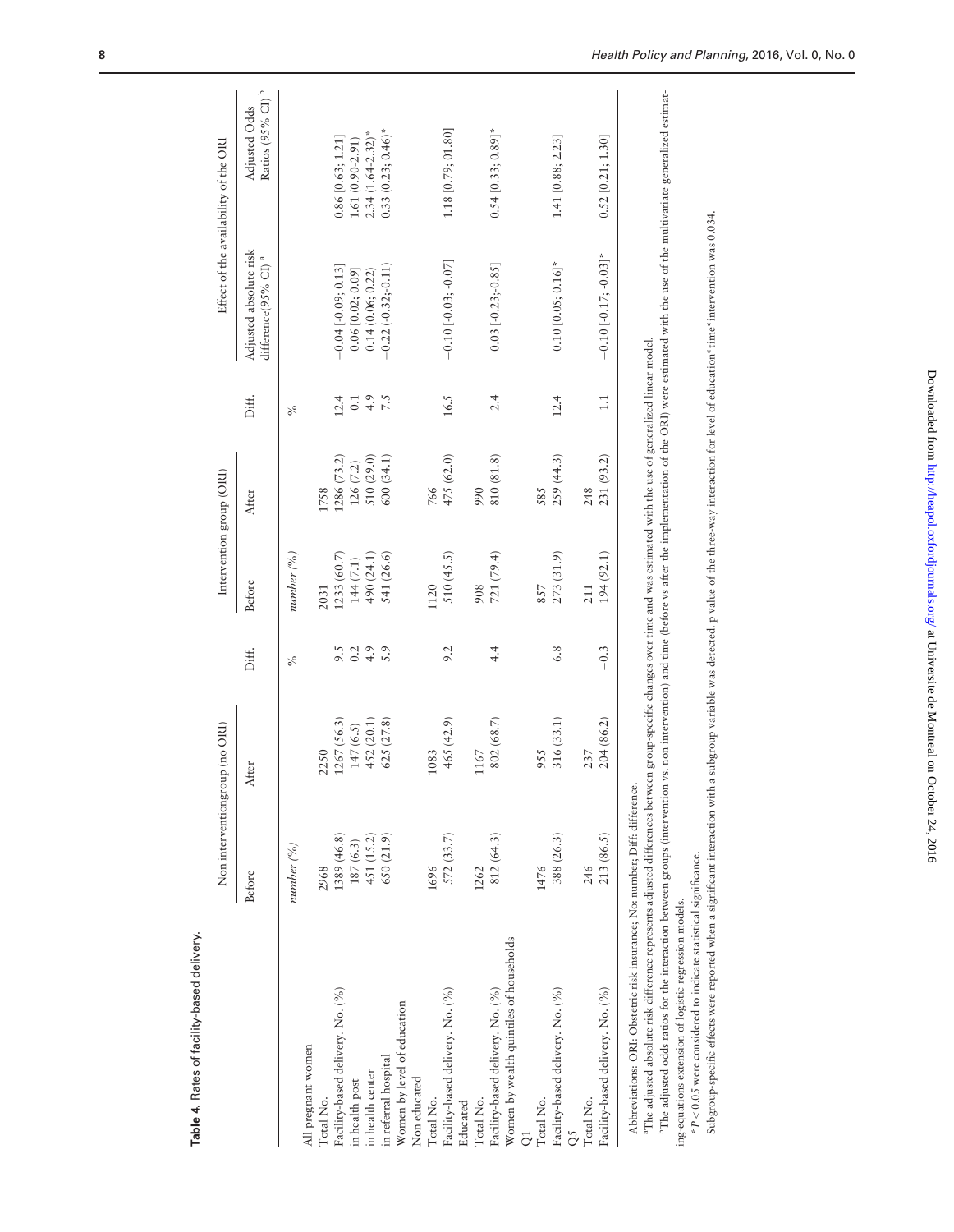#### <span id="page-8-0"></span>Table 5. Rates of health services utilization and neonatal mortality.

|                                                    | Non intervention group |             |        |             | Intervention group |         | Effect of the availability of the ORI                      |                                                |
|----------------------------------------------------|------------------------|-------------|--------|-------------|--------------------|---------|------------------------------------------------------------|------------------------------------------------|
|                                                    | Before                 | After       | Diff.  | Before      | After              | Diff.   | Adjusted absolute risk<br>difference (95% CI) <sup>a</sup> | Adjusted Odds<br>Ratios (95% $CI$ <sup>b</sup> |
|                                                    | Number $(\%)$          |             |        |             | Number $(\%)$      |         |                                                            |                                                |
| Antenatal care attendance                          |                        |             |        |             |                    |         |                                                            |                                                |
| One antenatal visita at least (ANC1)               |                        |             |        |             |                    |         |                                                            |                                                |
| Total no.                                          | 3684                   | 2250        |        | 2547        | 1779               |         |                                                            |                                                |
| ANC1. no. $(\% )$                                  | 2782 (75.5)            | 1867 (82.9) | 7.5    | 1967 (77.2) | 1520 (85.4)        | 8.2     | $-0.05$ [ $-011; 0.01$ ]                                   | $0.94$ [0.68; 1.31]                            |
| Four antenatal visits at least (ANC4)              |                        |             |        |             |                    |         |                                                            |                                                |
| Total no.                                          | 908                    | 2250        |        | 1110        | 1270               |         |                                                            |                                                |
| ANC4. no. $(\% )$                                  | 134(14.8)              | 1145 (50.9) | 36.1   | 225(20.3)   | 712(56.1)          | 35.8    | $0.00$ [ $-0.05$ ; $0.05$ ]                                | $0.78$ [0.58; 1.05]                            |
| Antenatal visit with qualified staff (ANQ)         |                        |             |        |             |                    |         |                                                            |                                                |
| Total no.                                          | 3684                   | 2250        |        | 2548        | 1779               |         |                                                            |                                                |
| ANQ. no. $(\% )$                                   | 2293 (62.4)            | 1828 (81.2) | 19.2   | 1412 (55.4) | 1500 (84.3)        | 28.8    | $0.06$ [0.01; 0.11]                                        | $1.53$ [1.12; 2.10]*                           |
| Caesarean delivery (CD)                            |                        |             |        |             |                    |         |                                                            |                                                |
| Total no.                                          | 3684                   | 2250        |        | 2546        | 1779               |         |                                                            |                                                |
| CD. no. $(\% )$                                    | 18(0.49)               | 184(8.2)    | 7.7    | 50(1.9)     | 114(6.4)           | 4.4     | $-0.02$ [ $-0.04$ ; 0.01]                                  | $0.42$ [0.22;0.78]*                            |
| Postnatal care attendance (PNC)                    |                        |             |        |             |                    |         |                                                            |                                                |
| Total no.                                          | 2924                   | 2250        |        | 2020        | 1746               |         |                                                            |                                                |
| PNC. no. $(\% )$                                   | 334 (11.4)             | 755 (33.6)  | 22.1   | 325(16.1)   | 539 (30.9)         | 14.8    | $-0.01$ [ $-0.07$ ; 0.05]                                  | $1.00$ [0.73; 1.36]                            |
| Family planning (FP), use of modern contraceptives |                        |             |        |             |                    |         |                                                            |                                                |
| Total no.                                          | 11348                  | 7799        |        | 7009        | 6875               |         |                                                            |                                                |
| FP. no. $(\% )$                                    | 389 (3.4)              | 417(5.4)    | 1.9    | 355(5.1)    | 444 $(6.5)$        | 1.4     | $-0.04$ [ $-0.06$ ; 0.02]                                  | $0.42$ [0.26; 0.68]*                           |
| Neonatal mortality                                 |                        |             |        |             |                    |         |                                                            |                                                |
| Early death up to 7 days                           |                        |             |        |             |                    |         |                                                            |                                                |
| Total no.                                          | 1624                   | 2250        |        | 1626        | 1291               |         |                                                            |                                                |
| Early deaths. no. $(\%)$                           | 49(3.0)                | 38(1.7)     | $-1.3$ | 35(2.2)     | 20(1.6)            | $-0.6$  | $0.01$ [0.00; 0.02]                                        | $1.67$ [0.74; 3.80]                            |
| Late death up to 28 days                           |                        |             |        |             |                    |         |                                                            |                                                |
| Total no.                                          | 1624                   | 2250        |        | 1626        | 1291               |         |                                                            |                                                |
| Late deaths. no. $(\% )$                           | 60(3.7)                | 43(1.9)     | $-1.8$ | 40(2.5)     | 26(2.0)            | $-0.45$ | $0.02$ [0.01; 0.03]                                        | $2.13$ [1.00; 4.54]*                           |

Abbreviations: ORI: Obsteric risk insurance, Diff: difference.

<sup>a</sup>The adjusted absolute risk difference represents adjusted differences between group-specific changes over time and was with the use of generalized linear model.

<sup>b</sup>The adjusted odds ratios for the interaction between groups (intervention vs. non intervention) and time (before vs after the implementation of the ORI) were estimated with the use of the multivariate generalized estimating-equations extension of logistic regression models.

\*P values of less than 0.05 were considered to indicate statistical significance.

was not available compared with those with ORI where standards of medical practice may be more controlled.

Until now, no quantitative study has been carried out to evaluate with rigorous methods the long-term impact of the ORI at the community level. [Vinard \(2011\)](#page-10-0) observed an increase in deliveries in health care facilities in one moughataa. Data from intermittent community surveys (ICSs), here from DHS, EMIP and NSIMM, were useful to assess a global impact of the availability of the ORI scheme as well as a specific impact in some vulnerable strata of the population. The representativeness of these data and the large sample of women in both groups and study periods is one strength of our study. Indeed, the sample size was also big enough for comparative analyses to evaluate a shift from 50 to 80% of facility-based deliveries.

That 'non causal' relationship is probably linked to concurrent co-interventions that were carried out nationwide between 2000 and 2011 and may hide the own effect of the ORI package that has covered so far a limited number of health facilities. Indeed, during this time period a series of national and international actions took place to reinforce the quantity and quality of human resources, broaden geographical distribution of medical staff and health facilities, lead construction or rehabilitation and equipment of structures, and contribute to enhance availability and access of obstetric care in health facilities. Appendix 2 presents a list of some

concurrent interventions that could have interfered with the impact of the ORI. For example, from 2004 to 2007 the ACCESS/West Africa program aimed at supporting best practices in maternal and newborn health in Mauritania. This program was able to train doctors to strengthen capacity in obstetric surgery, including caesarean sections. The ACCESS program also supported the revision and pre-testing of new norms, policies and training materials in emergency obstetric and newborn care. In 2008 UNFPA, the Spanish Agency for International Cooperation, WHO and UNICEF initiated a policy to face the lack of obstetric and gynaecology specialists in regions outside of Nouakchott. Some doctors were sent abroad for training and some foreign doctors were, recruited to practice in Mauritania. A National Health Service map has been then introduced, reinforcing of national, regional and peripheral health facilities for procurement and managements of drugs at all levels of the health pyramid.

Some socio-demographic changes in Mauritania after 2002 may also explain the overall rise in maternal health service utilization. The shift from a nomadic to a semi-nomadic or sedentary lifestyle coupled with a rural to urban migration in a great part of the Mauritanian population have probably resulted into a change in health-seeking behaviour and an increase in health-care service util-ization nationwide [\(Okeibunor](#page-10-0) et al. 2013; [Lindstrom and Mu](#page-10-0)ñ[oz-](#page-10-0) [Franco 2006\)](#page-10-0).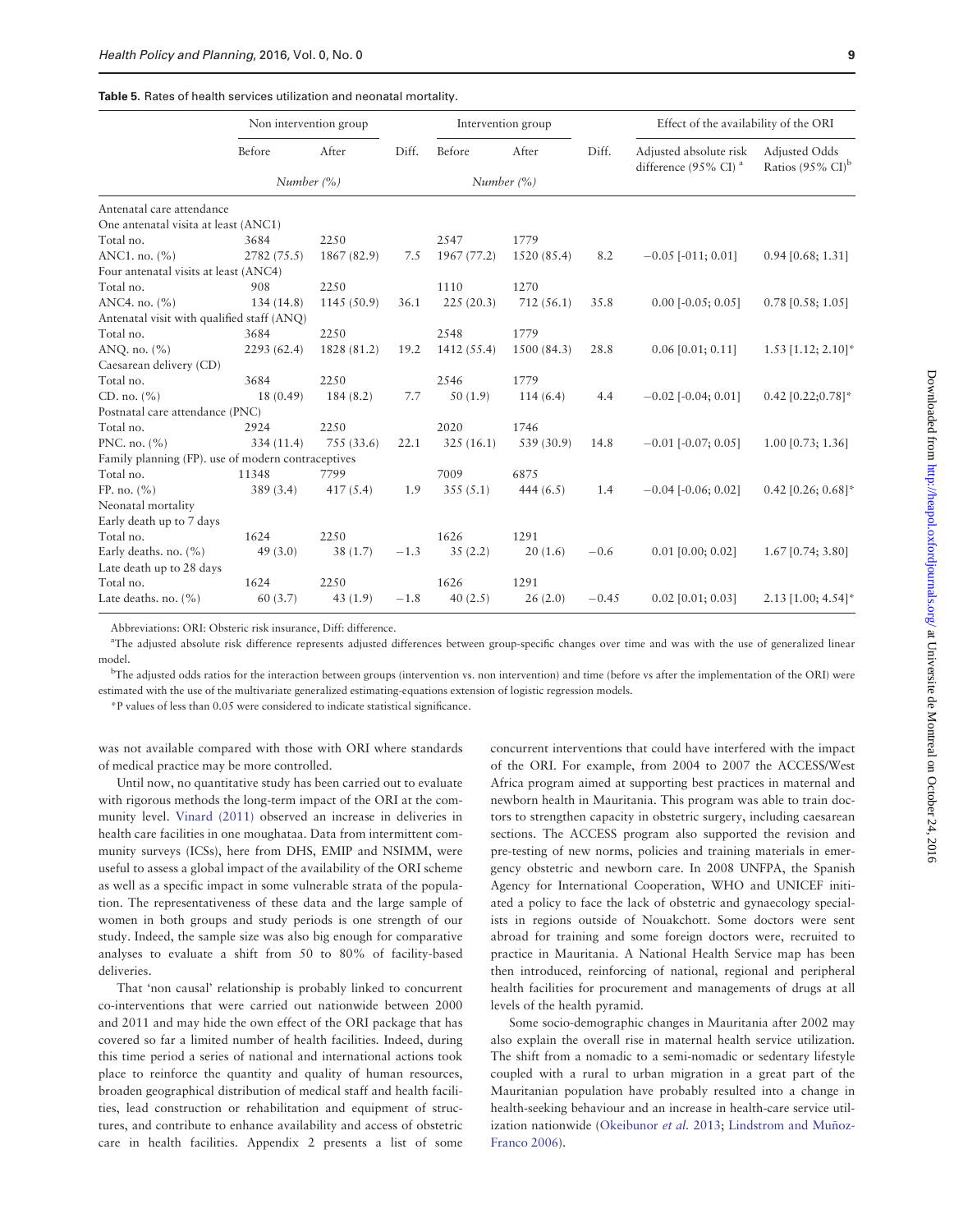<span id="page-9-0"></span>The dramatic increase we observed in caesarean section rates (from 0.49 to 8.18%) in the districts with no ORI between 2002 and 2010 is quite surprising. Even though the co-interventions cited above could partly explain that increase by greater training and/or decentralization of doctors trained in surgery nationwide during that time period. The fact remains that this increase was very important  $(+8%)$  and limited to districts with no ORI scheme. Although we do not have qualitative data to support our hypotheses yet, we suggest that in districts where the ORI was available, that the scheme may have contributed to rationalize the indication for a caesarean delivery. Indeed the health facilities offering the ORI have the obligation to monitor and report on a regular basis any information concerning women's pregnancy, birth delivery and obstetrical practices. Moreover, the ORI entails management, evaluation and surveillance of the medical staff. The fact that any activity must be cautiously reported and caesarean interventions are covered by the insurance when medically necessary only, it may prevent from the overuse of caesarean interventions in low-risk women. Although a rate of 8.18% in districts without ORI remains in the safe and optimal range 10% suggested by WHO, caesarean delivery rates dramatically increased among women living in Nouakchott (from 0.5% to 26.1%) or in household with the richest quintile (0.8–17.9%). This spectacular trend in the districts with no ORI let us to suggest that unnecessary caesarean deliveries could occur without regular monitoring of practices.

Our study has got several limitations however. Firstly, we were not able to know whether the respondent women subscribed to the ORI scheme. Accessible information was limited to the district level, i.e. the date the ORI was implemented and annual adhesion rate among the expected pregnant women. We assumed that a woman who lived in a district where the ORI was available had a better access to join the ORI scheme. However, the level of adhesion reached 80% and more in only eight out of 15 participating districts. To remediate to that different level of women exposure to the ORI, we adjusted our models on the mean percent of adhesion per district of residence. Furthermore, there could be a contamination of the nonintervention group, which could lead us to underestimate the real effect of the ORI. Indeed, the women living in a district without ORI may have joined but in the neighbouring district. Secondly, it remains possible that we have underestimated the use of maternal health services. Indeed, the only pregnancies with newborns alive were taken into account from ICSs and maybe the use of health care services was different among women with newborns alive as compared to those with a stillbirth. We could also question whether women with access to the ORI used more maternity services than other women, resulting in higher maternal survival bias. Finally, although our analyses were adjusted on covariates, districts without or with ORI may be different in unmeasured and systematic ways. For example, the districts participating to the ORI scheme may have been favoured compared to the others. In this case, it is very likely that use of health care services was higher than elsewhere. To control for this bias, the use of difference-in-difference approaches adjusted with covariates, were applied in comparison models.

Global evidence points out seeking or utilization of health care services are shaped by social, cultural and economic environment. Indeed, seeking and utilization of health care services is a phenomenon, which combines a complex network of determinants, including availability and access to health care services, but also the interplay between individual characteristics, community health beliefs and socio-cultural norms and the entire health care system. Context shapes health care choices and thus directly influences health care utilization. Inadequate financial resources and an under-

resourced health care system in Mauritania contribute to delay in accessing medical facilities. Using qualitative study will fill a gap in understanding the perception of the ORI scheme and the reasons for the enrolment among pregnant women in Mauritania (De Allegri and Sauerborn 2007; [Ridde](#page-10-0) et al. 2014). Further research is needed to assess the impact of the ORI scheme in terms of reduction of outof-pocket expenditure and quality of care.

# Conclusion

In general, the availability of the ORI scheme did not cause the expected increase in facility-based deliveries. No significant association between the implementation of the ORI scheme and increased utilization of maternal health services was detected, except for delivery in local health care centres and qualified ANCs. In addition, the ORI scheme was not found to have a significant positive effect on neonatal mortality. The availability of the ORI has not fully met its objective of attracting all pregnant women towards better access to facility-based health care and it seems that some strata of women benefitted more than others. To better understand and complement our findings, a qualitative study that will explore the context and complexity of intervention implementation and how socio-cultural dynamics influence health-related behaviours, including the decision to enrol in the ORI scheme, will be of great importance.

# Acknowledgement

We thank the French Agency for Development (AFD) that has been funded the ORI scheme as well as the present evaluation. We also thank the Ministry of Health in Mauritania. Thanks to the National Office of Statistics (NOS) for providing all databases. The authors extend their thanks to the health workers involved in this study (health agents midwives, nurses and doctors), as well as the ORI partners in Mauritania (Direction Regionale des Affaires Sociales (DRAS), Programme National de la Santé Reproductive (PNSR), Système National d'Information Sanitaire (SNIS), the Ministry of Health and Regional Health Directorates, and the National Office of Statistics (NOS) and National Information System (NIS), as well as Medicos del Mundo and Medicos Mundi). Our study would not have been possible without their tight collaboration.

# Funding

French Agency for Development (AFD) has been funded the ORI scheme and the present evaluation.

Conflict of interest statement. None declared.

# **References**

- Abrokwah SO, Moser CM, Norton EC. 2014. The effect of social health insurance on prenatal care: the case of Ghana. International Journal of Health Care Finance and Economics 14: 385–406.
- Adinma ED, Nwakoby BAN, Adinma B-DJI. 2010. Integrating maternal health services into a health insurance scheme: effect on healthcare delivery. Nigerian Quarterly Journal of Hospital Medicine 20: 86–93.
- Gissele Gajate-Garrido, Ahiadeke C. 2015. The effect of insurance enrollment on maternal and child health care utilization: The case of Ghana. IFPRI Discussion Paper 01495.
- De Allegri M, Sauerborn R. 2007. Community based health insurance in developing countries. BMJ 334: 1282–3.
- Arsenault C, Fournier P, Philibert A et al. 2013. Emergency obstetric care in Mali: catastrophic spending and its impoverishing effects on households. Bulletin World Health Organisation 91: 207–16.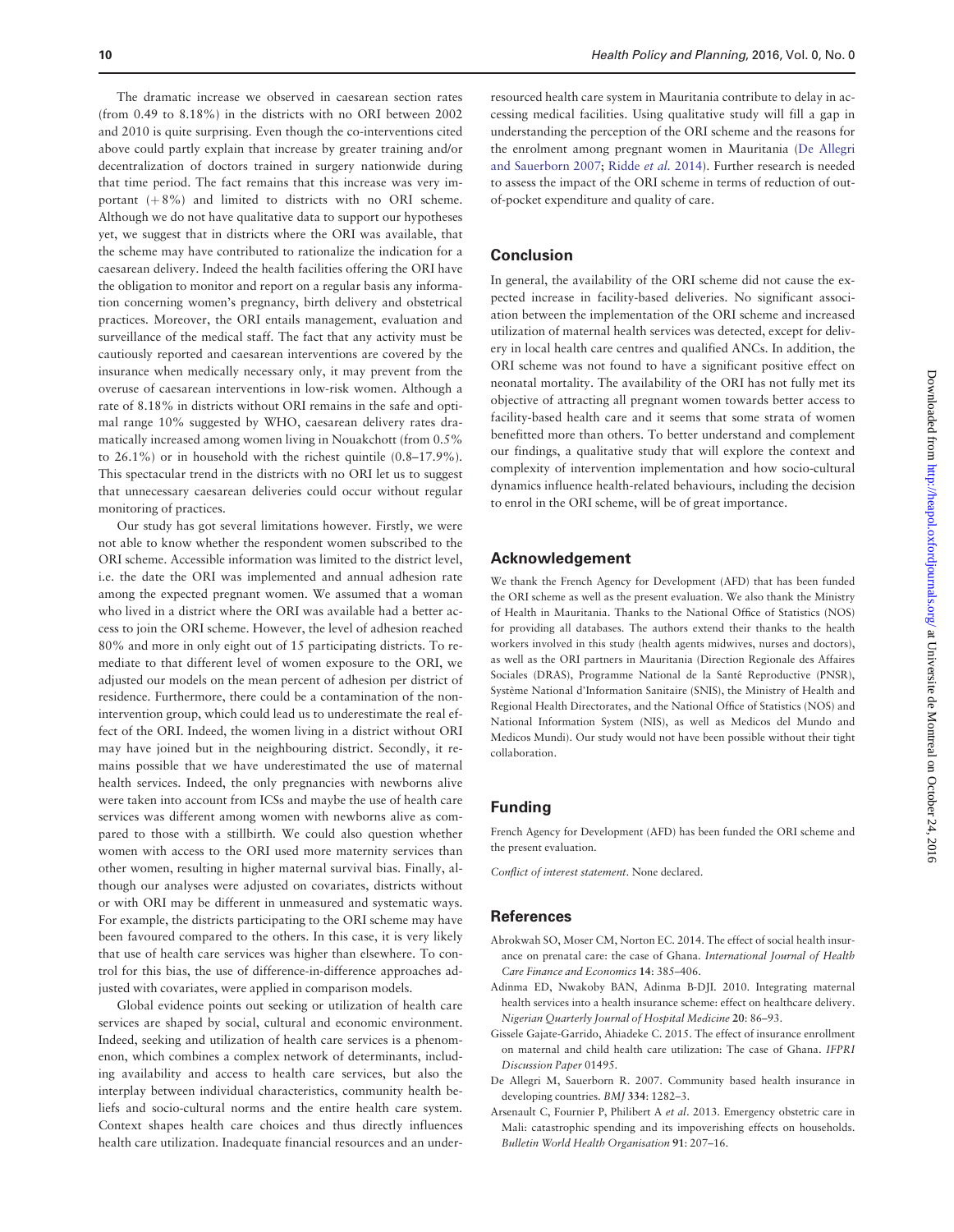- <span id="page-10-0"></span>Blanchet NJ, Fink G, Osei-Akoto I. 2012. The effect of Ghana's National Health Insurance Scheme on health care utilisation. Ghana Medical Journal 46: 76–84.
- Borghi J, Ramsey K, Kuwawenaruwa A et al. 2015. Protocol for the evaluation of a free health insurance card scheme for poor pregnant women in Mbeya region in Tanzania: a controlled-before and after study. BMC Health Services Research 15:
- Brugiavini A, Pace N. 2010. Extending Health Insurance: Effects of the National Health Insurance Scheme in Ghana. Health Economics Review 6: 7.
- Bryce J, Black RE, Victora CG. 2013. Millennium Development Goals 4 and 5: progress and challenges. BMC Medicine 11: 225.
- Card D, Krueger A. 1994. Minimum wages and employment: a case study of the fast-food industry in New Jersey and Pennsylvania on JSTOR. The American Economic Review 84: 772–93.
- Carrin G, Waelkens M-P, Criel B. 2005. Community-based health insurance in developing countries: a study of its contribution to the performance of health financing systems. Tropical Medicine & International Health 10:799–811.
- Chankova S, Sulzbach S, Diop F. 2008. Impact of mutual health organizations: Evidence from West Africa. Health Policy and Planning 23:264–76.
- Ensor T, Ronoh J. 2005a. Effective financing of maternal health services: a review of the literature. Health Policy. 75: 49–58.
- Frimpong JA, Helleringer S, Awoonor-Williams JK et al. 2014. The complex association of health insurance and maternal health services in the context of a premium exemption for pregnant women: a case study in Northern Ghana. Health Policy and Planning 29: 1043–53.
- Grimshaw J, Campbell M, Eccles M, Steen N. 2000. Experimental and quasiexperimental designs for evaluating guideline implementation strategies. Family Practice 17 Suppl 1: S11–6.
- Gunnsteinsson S, Labrique AB, West KP et al. 2010. Constructing indices of rural living standards in Northwestern Bangladesh. Journal of Health, Population, and Nutrition 28: 509–19.
- Hounton S, Byass P, Kouyate B. 2012. Assessing effectiveness of a community based health insurance in rural Burkina Faso. BMC Health Services Research 12: 1.
- Howe LD, Hargreaves JR, Huttly SRA. 2008. Issues in the construction of wealth indices for the measurement of socio-economic position in lowincome countries. Emerging Themes in Epidemiology 5: 3.
- Kurfi AM, Nnena KU, Idris SH, Nasir S. 2013. Barriers to use of primary health care in a low-income setting in Nigeria: a cross-sectional descriptive study. The Lancet 382: 19.
- Lindstrom DP, Muñoz-Franco E. 2006. Migration and maternal health services utilization in rural Guatemala. Social Science & Medicine (1982) 63: 706–21.
- Lu C, Chin B, Lewandowski JL et al. 2012. Towards universal health coverage: An evaluation of Rwanda Mutuelles in its first eight years. PLoS ONE 7: e39282.
- Mensah J, Oppong JR, Schmidt CM. 2010. Ghana's national health insurance scheme in the context of the health MDGs: An empirical evaluation using propensity score matching. Health Economics 19:95–106.
- Ndiaye P, Kaba S, Kourouma M, Barry AN, Barry A, Criel B. 2008. MURIGA in Guinea: an experience of community health insurance focused on

obstetric risks. in Richard F, Witter S & De Brouwere V (eds), Reducing financial barriers to obstetric care in low-income countries. Studies in Health Services Organisation & Policy; 24, ITGPress, Antwerp, pp. 117–148.

- Okeibunor JC, Onyeneho NG, Nwaorgu OC et al. 2013. Prospects of using community directed intervention strategy in delivering health services among Fulani Nomads in Enugu State, Nigeria. International Journal for Equity in Health 8: 24.
- Onwujekwe O, Onoka C, Uguru N et al. 2010. Preferences for benefit packages for community-based health insurance: an exploratory study in Nigeria. BMC Health Services Research 10: 162.
- Onwujekwe O, Onoka C, Uzochukwu B et al. 2009. Is community-based health insurance an equitable strategy for paying for healthcare? Experiences from southeast Nigeria. Health Policy 92: 96–102.
- Renaudin P, Abdelkader MO, Mohamedould S. 2008. Risk sharing as solution for providing access to emergency obstetric care: Experience with obstetric risk insurance in Mauritania. Studies in HSO&P 24.
- Renaudin P, Prual A, Vangeenderhuysen C, Ould Abdelkader M, Ould Mohamed Vall M, Ould El Joud D. 2007. Ensuring financial access to emergency obstetric care: Three years of experience with Obstetric Risk Insurance in Nouakchott, Mauritania. International Journal of Gynecology and Obstetrics 99:183–90.
- Ridde V, Richard F, Bicaba A, Queuille L, Conombo G. 2011. The national subsidy for deliveries and emergency obstetric care in Burkina Faso. Health Policy and Planning 26 Suppl 2: ii30-40.
- Ridde V, Turcotte-Tremblay A-M, Souares A et al. 2014. Protocol for the process evaluation of interventions combining performance-based financing with health equity in Burkina Faso. Implementation Science 9: 149.
- Schneider P, Diop F. 2001. Partners for Health Reformplus Impact of Prepayment Pilot on Health Care Utilization and Financing in Rwanda: Findings from Final Household Survey.
- Singh K, Osei-Akoto I, Otchere F et al. 2011. Ghana's National Health insurance scheme and maternal and child health: a mixed methods study. BMC Health Services Research 15: 108
- Smith KV, Sulzbach S. 2008. Community-based health insurance and access to maternal health services: evidence from three West African countries. Social Science & Medicine 66: 2460-73.
- Speizer IS, Story WT, Singh K. 2014. Factors associated with institutional delivery in Ghana: the role of decision-making autonomy and community norms. BMC Pregnancy Childbirth 27:398.
- Twahirwa A. 2008. Sharing the burden of sickness: mutual health insurance in Rwanda. Bulletin of the World Health Organization 86: 823–4.
- Vinard P. (2011). Evaluation à mi-parcours du Projet d'appui à l'extension du forfait obstétrical. République Islamique de Mauritanie. Ministère de la santé. pages 49. Report for ALTER (Santé Internationale et Développement)
- Vyas S, Kumaranayake L. 2006. Constructing socio-economic status indices: How to use principal components analysis. Health Policy and Planning 21:459–68.
- Waage J, Banerji R, Campbell O et al. 2010. The millennium development goals: A cross-sectoral analysis and principles for goal setting after 2015: Lancet and London international development centre commission. The Lancet 376:991–1023.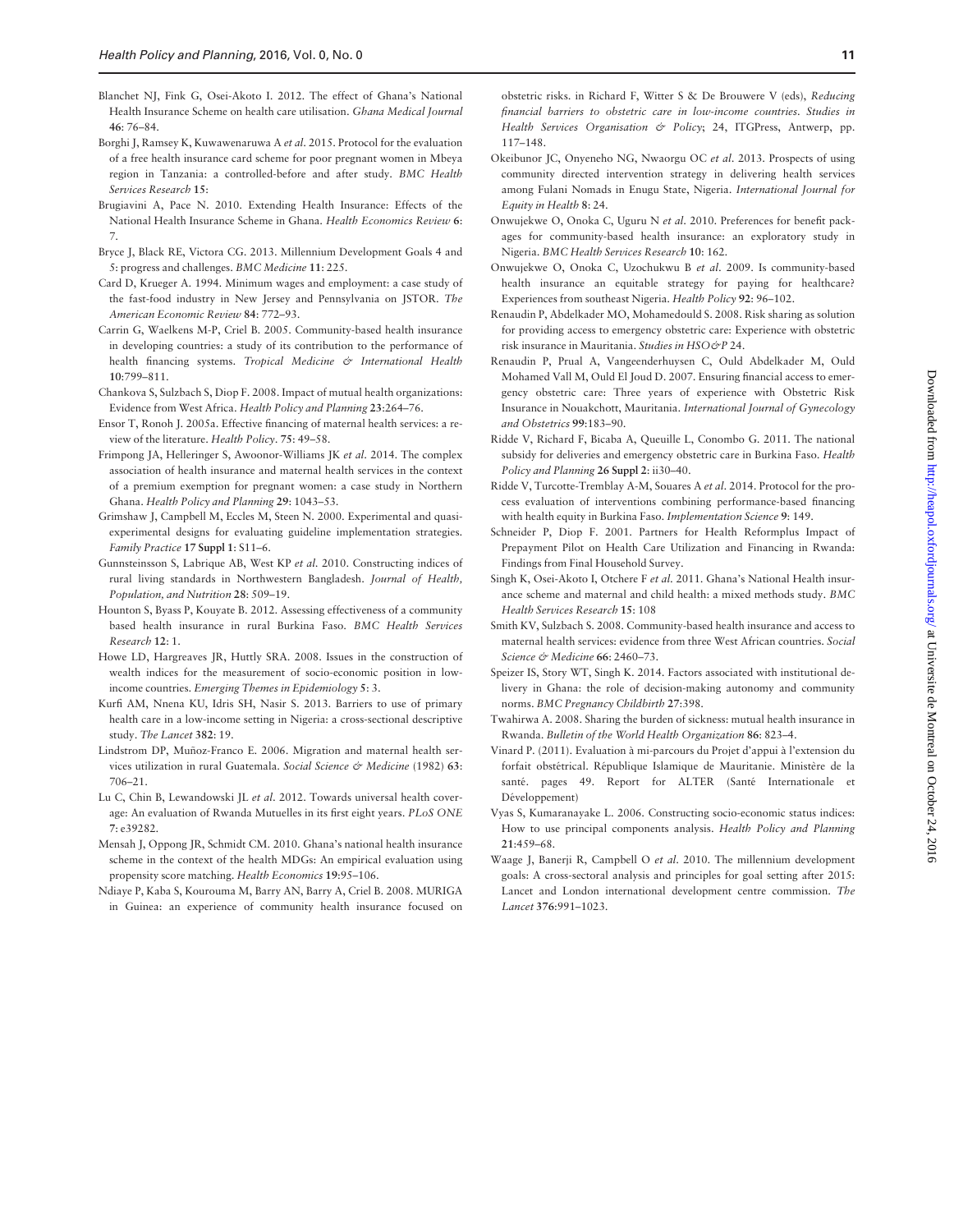Appendix 1. Changes in maternal health services utilization and neonatal mortality in non intervention and intervention groups after implementation of the obstetrical risk insurance and by stratifying by women's education and wealth quintiles of household

Appendix 2. List of available concurrent strategies/interventions that took place in the country during the study time period and their hypothetical effects on increased use of maternal and perinatal services and decreased neonatal mortality

|                           |                                  | Non intervention group |        | Intervention group               |            |        |                                       |                                                    |
|---------------------------|----------------------------------|------------------------|--------|----------------------------------|------------|--------|---------------------------------------|----------------------------------------------------|
|                           | Before N $(\% )$ After N $(\% )$ |                        | Δ      | Before N $(\% )$ After N $(\% )$ |            | Δ      | DID                                   | <b>OR</b>                                          |
| <b>ANC</b>                |                                  |                        |        |                                  |            |        |                                       | $p = 0.090*^{m}$                                   |
| Non educated              | 1454 (68.4)                      | 859 (79.3)             | 11.0   | 978 (69.7)                       | 619(79.9)  | 10.2   | $DID: -0.07$ $[-0.15; 0.00]$          | OR: 0.80 [0.53; 1.21]                              |
| Educated                  | 1321 (85.4)                      | 1008 (86.4)            | 1.0    | 988 (86.6)                       | 900 (89.8) | 3.2    | DID: $0.02$ [ $-0.03$ ; $0.06$ ]      | OR: 1.40 [0.79; 2.47]<br>$p = 0.664$               |
| Q1                        | 1178 (63.8)                      | 718 (76.0)             | 12.2   | 640 (61.3)                       | 417(71.2)  | 9.9    | DID: -0.06 [-0.14; 0.03]              | OR: 0.67 [0.43; 1.08]                              |
| Q5<br>ANC_qualified staff | 285 (93.2)                       | 218(92.2)              | $-1.0$ | 249 (92.1)                       | 238 (94.9) | 2.8    | DID: $0.00$ [ $-0.05$ ; $0.05$ ]      | OR: 1.42 $[0.49; 4.15]$<br>$p = 0.272$             |
| Non educated              | 1130 (77.7)                      | 831 (96.7)             | 19.0   | 655 (66.9)                       | 610 (98.6) | 31.6   | DID: $0.04$ [ $-0.03$ ; $0.10$ ]      | OR: 0.80 [0.53; 1.21]                              |
| Educated                  | 1156 (87.5)                      | 997 (98.9)             | 11.4   | 756 (76.5)                       | 889 (98.8) | 22.26  | DID: 0.10 [0.05; 0.15]                | OR: 1.90 [1.18; 3.06]**<br>$p = 0.000$ **          |
| Q1                        | 924 (78.4)                       | 698 (97.2)             | 18.8   | 441 (68.9)                       | 412 (98.8) | 30.0   | DID: -0.02 [-0.09; 0.05]              | OR: $0.69$ [0.43; 1.13]                            |
| Q5<br>$ANC$ 4+            | 258 (89.8)                       | 217 (98.7)             | 8.8    | 193 (76.9)                       | 238 (99.1) | 22.2   | DID: $-0.24$ [0.18; 0.30]**           | OR: 3.67 [1.68; 7.94]**<br>$p = 0.720$             |
| Non educated              | 62(25.3)                         | 502(63.8)              | 38.5   | 91 (33.1)                        | 270(66.1)  | 33.0   | DID: $0.04$ [ $-0.03$ ; $0.10$ ]      | OR: 0.88 [0.57; 1.36]                              |
| Educated                  | 72(21.3)                         | 643 (58.4)             | 37.1   | 134(22.5)                        | 442 (57.5) | 34.93  | DID: -0.02 [-0.04; 0.04]              | OR: 0.70 [0.46; 1.07]<br>$p = 0.218$               |
| Q1                        | 34(19.5)                         | 407(56.7)              | 37.2   | 43 (18.4)                        | 200(59.5)  | 41.1   | $DID: 0.05$ [0.01; 0.11]              | OR: 1.04 [0.57; 1.87]                              |
| Q5<br>Caesarean section   | 19 (27.7)                        | 142(67.0)              | 39.2   | 36(41.0)                         | 129(66.1)  |        | 25.11 DID: -0.12[-0.62; 0.07]*        | OR: $0.52$ [0.28; $0.95$ ]*<br>$p = 0.421$         |
| Non educated              | 7(0.3)                           | 48 (4.4)               | 4.1    | 24(1.7)                          | 25(3.2)    | 1.6    | DID: $-0.03$ $[-0.04; 0.01]$          | OR: 0.27 [0.10. 0.75]*                             |
| Educated                  | 11(0.7)                          | 136 (11.7)             | 10.9   | 26(2.3)                          | 89(8.9)    | 6.6    | DID: -0.02 [-0.05; 0.01]              | OR: 0.53 [0.23; 1.22]<br>$p = 0.015*$              |
| Q1                        | 5(0.3)                           | 25(2.7)                | 2.4    | 5(0.5)                           | 14(2.4)    | (1.9)  | DID: $0.01$ [ $-0.03$ ; $0.03$ ]      | OR: 0.60 [0.50; 13.57]                             |
| Q5<br><b>PNCs</b>         | 3(0.8)                           | 51 (17.9)              | 17.1   | 9(3.3)                           | 22(10.3)   | (7.0)  | DID: -0.10[-0.15;-0.05]*m             | OR: 0.25 [0.08; 0.79]*<br>$p = 0.706$              |
| Non educated              | 140(8.4)                         | 331(30.6)              |        | 22.2 130(11.7)                   | 205 (26.9) | 15.2   | DID: 0.01 [-0.07; 0.05]               | OR:1.05 [0.67; 1.66]                               |
| Educated                  | 194 (15.6)                       | 424(36.3)              | 20.7   | 194 (21.4)                       | 332 (33.8) | 12.3   | DID: -0.01 [-0.08; 0.08]              | OR: $0.95$ [0.62; 1.45]<br>$p = 0.131$             |
| Q1                        | 87(6.0)                          | 261(27.6)              | 21.6   | 91 (10.7)                        | 156 (26.7) | 16.1   | DID: 0.07 [0.01; 0.14]                | OR: 1.69 [0.93; 3.09]*m                            |
| Q5<br>Early death (0-6 d) | 74 (23.7)                        | 108(40.7)              | 17.1   | 57(23.8)                         | 77(32.0)   | 8.2    | DID: $-0.06$ $[-0.18; 0.06]$          | OR: 0.71 [0.39; 1.31]<br>$p = 0.044$ **            |
| Non educated              | 34(3.4)                          | 14(1.3)                | $-2.1$ | 17(1.9)                          | 8(1.4)     | $-0.4$ | DID: $0.03[0.01; 0.04]$ <sup>*m</sup> | OR: 3.59 [0.98; 13.2]*                             |
| Educated                  | 15(2.4)                          | 24(2.1)                | $-0.3$ | 18(2.5)                          | 12(1.7)    | $-0.9$ | DID: $-0.01[-0.02; 0.01]$             | OR: $0.70$ [0.22; 2.25]<br>$p = 0.027*$            |
| Q1                        | 22(2.8)                          | 7(1.7)                 | $-1.1$ | 12(2.0)                          | 8(2.0)     | 0.0    | DID: 0.02[0.01; 0.04]                 | OR: 3.52 [0.85; 14.7] $*^m$                        |
| Q5<br>Late death (7-28 d) | 5(3.0)                           | 4(3.5)                 | 0.6    | 5(1.9)                           | 8(1.2)     | $-0.7$ | $DID: -0.02[-0.04; 0.00]$             | OR: 0.40 $[0.06; 2.50]$<br>$p = 0.174$             |
| Non educated              | 38(3.8)                          | 19(1.8)                | $-2.1$ | 21(2.3)                          | 11(1.9)    | $-0.3$ | DID: $0.03[0.01; 0.04]$ *             | OR: 3.11 [1.00; 9.69]*                             |
| Educated                  | 22(3.5)                          | 19(2.1)                | $-1.4$ | 19(2.7)                          | 15(2.1)    | $-0.6$ | $DID: 0.00[-0.02; 0.02]$              | OR: 1.21 [0.41; 3.56]<br>$p = 0.06$ * <sup>m</sup> |
| Q1                        | 27(3.4)                          | 9(1.0)                 | $-2.5$ | 16(2.5)                          | 9(2.1)     | $-0.4$ | DID: 0.02[0.01; 0.04]                 | OR: 3.26 [0.89; 12.0]*m                            |
| Q5                        | 7(3.7)                           | 4(3.7)                 | $-0.0$ | 5(2.2)                           | 1(1.5)     | $-0.8$ | $DID: -0.01[-0.01; 0.01]$             | OR: 0.63 [0.11; 3.51]                              |

Abbreviations: DID, difference-in-differences; OR, odd ratio.

a two-way interaction: time \*intervention.

 ${}^{b}P$  value of the three-way interaction: subgroup \* time \* intervention.

 $* \leq 0.05$ ; \*\*  $\leq 0.01$ ; \*\*\*  $P \leq 0.001$ .

\*mmarginal level of significance (0.05 < m < 0.10)